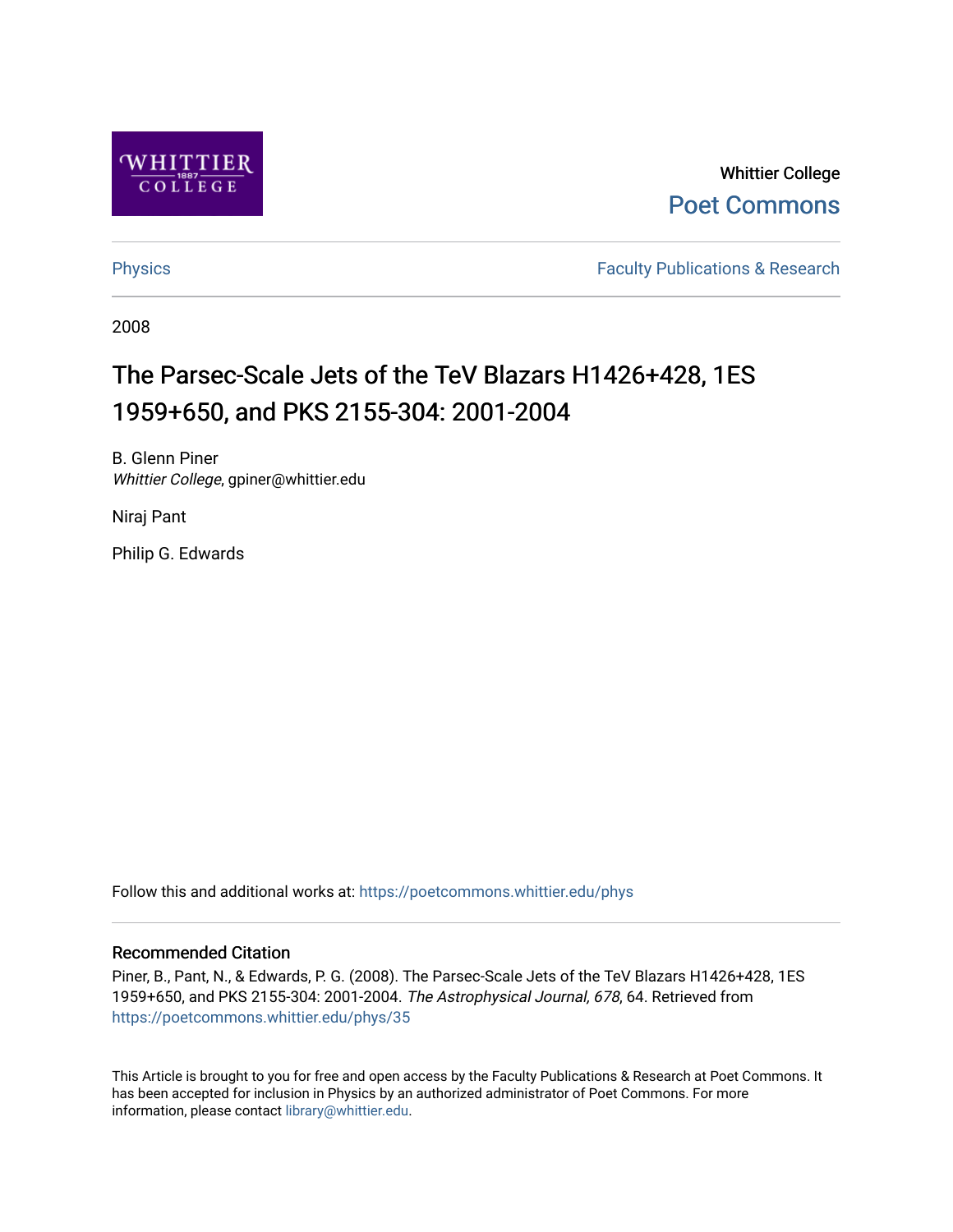# THE PARSEC-SCALE JETS OF THE TeV BLAZARS H1426+428, 1ES 1959+650, AND PKS 2155-304: 2001-2004

B. GLENN PINER,<sup>1</sup> NIRAJ PANT,<sup>1</sup> AND PHILIP G. EDWARDS<sup>2</sup> Received 2007 October 1; accepted 2008 January 16

# ABSTRACT

We present Very Long Baseline Array (VLBA) observations of the TeV blazars H1426+428, 1ES 1959+650, and PKS 2155-304 obtained during the years 2001–2004. We observed H1426+428 at four epochs at 8 GHz and found that its parsec-scale structure consisted of a  $\sim$  17 mJy core and a single  $\sim$  3 mJy jet component with an apparent speed of 2.09c  $\pm$  0.53c. The blazar 1ES 1959+650 was observed at three epochs at frequencies of 15 and 22 GHz. Spectral index information from these dual-frequency observations was used to definitively identify the core of the parsec-scale structure. PKS 2155-304 was observed at a single epoch at 15 GHz with dual-circular polarization, and we present the first VLBI polarimetry image of this source. For  $1ES\ 1959+650$  and PKS  $2155-304$ , the current observations are combined with the VLBA observations from our earlier paper to yield improved apparent speed measurements for these sources with greatly reduced measurement errors. The new apparent speed measured for component C2 in 1ES 1959+650 is  $0.00c \pm 0.04c$  (stationary), and the new apparent speed measured for component C1 in PKS 2155-304 is 0.93 $c \pm 0.31c$ . We combine the new apparent speed measurements from this paper with the apparent speeds measured in TeV blazar jets from our earlier papers to form a current set of apparent speed measurements in TeV highfrequency peaked BL Lac objects (HBLs). The mean peak apparent pattern speed in the jets of the TeV HBLs is about 1c. We conclude the paper with a detailed discussion of the interpretation of the collected VLBA data on TeV blazars in the context of current theoretical models for the parsec-scale structure of TeV blazar jets.

Subject headings: BL Lacertae objects: individual (1ES 1959+650, H1426+428, PKS 2155-304) galaxies: active — galaxies: jets — radio continuum: galaxies

#### 1. INTRODUCTION

The field of TeV gamma-ray astronomy has grown rapidly over the past several years with the advent of sensitive new gamma-ray telescopes such as H.E.S.S. and MAGIC. Particularly interesting results have been obtained in blazar astronomy, as the total number of detected TeV blazars has increased from six only a few years ago to 17 this year (Wagner 2008a). The majority of the detected TeV blazars (16 of 17) belong to the class of highfrequency peaked BL Lac objects (HBLs)—so named because the two peaks in their spectral energy distribution (SED) occur at relatively high UV/X-ray and GeV/TeV energies. This two-peaked SED in HBLs is most commonly interpreted as the result of relativistic electrons (and possibly positrons) radiating in a jet that is undergoing bulk relativistic motion at a small angle to the observer's line of sight, with the low-frequency peak due to synchrotron radiation, and the high-frequency peak due to inverse Compton scattering of the jet's own synchrotron photons (synchrotron self-Compton [SSC] emission). The TeV source list is mostly limited to relatively nearby blazars ( $z \leq 0.2$ ) because of the absorption of TeV gamma rays on the extragalactic background light.

The TeV observations have shown dramatic variability in a number of these blazars. Among the most remarkable variability events are the 200 s variability timescale detected for PKS 2155-304 in 2006 July by H.E.S.S. (Aharonian et al. 2007) and the 3 minute variations detected for Mrk 501 in 2005 June by MAGIC (Wagner 2008b). Such rapid variations suggest extremely small emitting volumes and/or time compression by large relativistic Doppler factors, e.g.,  $\delta \gtrsim 100$  for PKS 2155-304 (Aharonian

et al. 2007). High Doppler factors are also sometimes invoked in specific SSC models of TeV blazar spectra and variability; for example, Fossati et al. (2008) consider two SSC models to explain the X-ray/TeV variability of Mrk 421: one with  $\delta \sim 20$  (scattering in the Klein-Nishina regime) and one with  $\delta \sim 100$  (scattering in the Thomson regime). Such high Doppler factors are at the upper limit of what is expected in relativistic jets and challenge our understanding of these objects if they do in fact occur.

Complementary observations that are crucial to unraveling the physics of TeV blazar jets are provided by the VLBI technique, which yields radio images of the relativistic jets with subparsec resolutions for these nearby blazars. Apparent jet speeds, brightness temperatures, and limits on jet/counterjet brightness ratios can all be measured from VLBI images, and these quantities all provide constraints on fundamental jet parameters such as the bulk Lorentz factor and the angle of the jet to the line of sight (subject to some caveats discussed at length in  $\S$  4). Our understanding of the parsec-scale radio properties of the HBL class in general has been increased by the recent work of Giroletti et al. (2004a, 2006). Those authors studied a sample of low-redshift BL Lac objects with a variety of radio instruments and demonstrated that the radio properties of the HBLs are consistent with them being the beamed versions of nearby low-luminosity FR I radio galaxies. The TeV blazars thus likely have an intrinsically different parent population with weaker jets, compared to the more distant powerful blazars, which likely have FR II parents (e.g., Urry & Padovani 1995). The mean derived parsec-scale Lorentz factor for the HBL class by Giroletti et al. (2004a), including TeV sources, is only  $\langle \Gamma \rangle \sim$  3, much lower than the Lorentz factors suggested by the TeV gamma-ray emission.

We have previously published a series of papers investigating the parsec-scale kinematic properties of TeV-detected HBLs through multi-epoch high-resolution VLBI observations, predominantly with the National Radio Astronomy Observatory's

<sup>&</sup>lt;sup>1</sup> Department of Physics and Astronomy, Whittier College, Whittier, CA; gpiner@whittier.edu.

CSIRO Australia Telescope National Facility, Narrabri NSW, Australia; philip.edwards@csiro.au.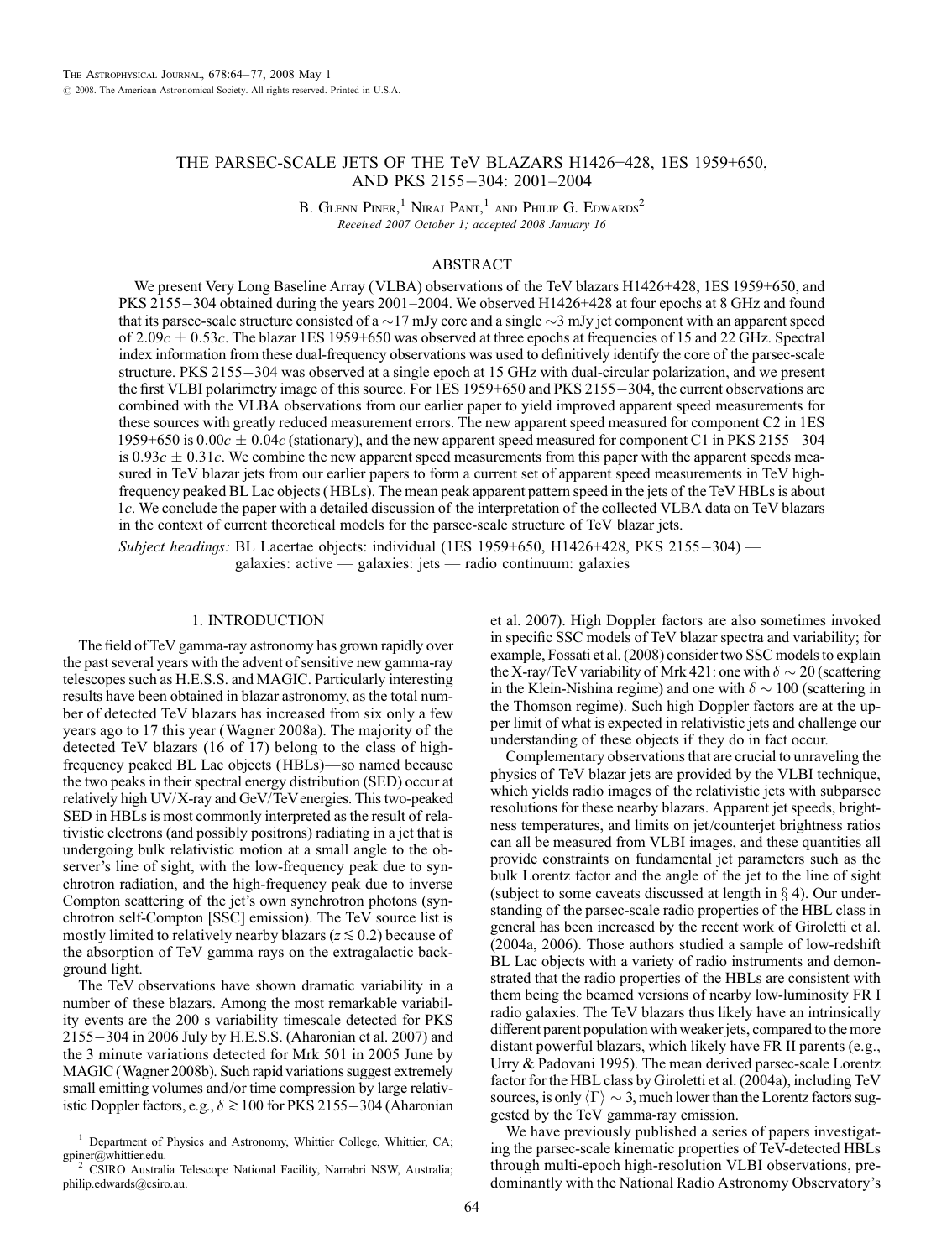$VLBA$ <sup>3</sup> and we extend that study in this paper. Previous papers in this series have included early VLBA and space VLBI observations of Mrk 421 (Piner et al. 1999); VLBI observations of Mrk 501 (Edwards & Piner 2002); VLBA observations of 1ES 1959+650, PKS 2155-304, and 1ES 2344+514 (Piner & Edwards 2004, hereafter Paper I); and new VLBA polarimetry observations of Mrk 421 (Piner & Edwards 2005). This fifth paper in the series adds new VLBA observations of the TeV blazars 1ES 1959+650 and PKS  $2155-304$ , whose kinematics were relatively poorly determined in Paper I, as well as a four-epoch series of VLBA observations of H1426+428—the sixth TeV blazar to be discovered. Altogether we present six new images of 1ES 1959+650, four new images of H1426+428, and one new polarization image of PKS  $2155-304$ , for a total of 11 new data sets. These data sets comprise the observations from our TeV blazar monitoring program over the years 2001–2004 (excepting the observations of Mrk 421, which were published separately in Piner & Edwards [2005]). Note that except for the two brightest sources (Mrk 421) and Mrk 501), the TeV blazars are too faint in the radio ( $\leq 100$  mJy) to be included in other VLBA monitoring programs such as MOJAVE, and they typically require long observations to obtain images of sufficient dynamic range. Observational backgrounds on the three specific sources studied in this paper are presented in the results section for the specific source.

Our earlier work on the parsec-scale structure of TeV blazars has shown a noticeable lack of superluminal components in their jets, which contrasts with the rapid superluminal motions observed in the jets of more powerful blazars and with the high Lorentz factors derived from modeling the TeV emission. We have previously interpreted the general lack of superluminal components in HBLs as evidence for a lower bulk Lorentz factor in the parsec-scale radio-emitting region compared to the TeVemitting region. Models that have been invoked to explain this ''bulk Lorentz factor crisis'' include jets that are decelerated along their length (Georganopoulos & Kazanas 2003; Wang et al. 2004; Bicknell et al. 2005), jets with transverse velocity structures consisting of a fast spine and a slower layer (Giroletti et al. 2004b; Ghisellini et al. 2005; Henri & Saugé 2006), or jets with opening angles large enough that unintentional averaging over multiple viewing angles ( because of limited resolution) causes the apparent conflict (Gopal-Krishna et al. 2004; Gopal-Krishna et al. 2006). Finally, Gopal-Krishna et al. (2007) consider a combination of the last two models, i.e., large opening angle jets with transverse velocity structures. Some of these models may be distinguished through the observed statistical distribution of apparent speeds in TeV blazar jets (e.g., Gopal-Krishna et al. 2006), so we conclude the paper by presenting our current best set of TeV blazar apparent speed measurements from the complete series of five papers, which consists of 16 component speeds in six sources, and discussing the various models in the context of the current observations.

In this paper we use the cosmological parameters  $H_0 =$ 71 km s<sup>-1</sup> Mpc<sup>-1</sup>,  $\Omega_m = 0.27$ , and  $\Omega_{\Lambda} = 0.73$  (Bennett et al. 2003). When results from other papers are quoted, they have been converted to this cosmology.

#### 2. OBSERVATIONS AND DATA REDUCTION

We observed H1426+428 with the VLBA at 8.4 GHz at four epochs between 2001 July and 2003 October, under observation codes BE024 and BE029. A VLBI observation of H1426+428

had previously been made at 5 GHz by Kollgaard et al. (1996); however, our first observation (BE024 on 2001 July 4) was a pilot study to see whether H1426+428 had a parsec-scale jet that could be imaged at 8 GHz with the VLBA and to determine a more accurate position for the source. That observation was carried out in phase-referencing mode both to determine a milliarcsecond (mas) level position and because the correlated flux density of H1426+428 was uncertain. The source J1419+3821, for which a submas position has been determined by the International Celestial Reference Frame ( ICRF; Ma et al. 1998), was used as the phase-reference source. J1419+3821 has an angular separation of  $4.6^{\circ}$  from H1426+428.

We were able to model the phase-reference source, J1419+ 3821, with two circular Gaussian components: a 0.34 Jy unresolved core component and a 0.16 Jy component with a FWHM size of 1.2 mas located 0.6 mas to the south. Based on the ICRF position for J1419+3821, we derived a (J2000.0) position for  $H1426+428$  of R.A. =  $14^{h}28^{m}32.609^{s}$ , decl. =  $+42^{o}40'21.05''$ , which we expect to have an accuracy of better than 20 mas. With the use of this position, phase referencing was unnecessary in subsequent epochs, as fringes could be directly detected to H1426+428, with a correlated flux density of  ${\sim}20$  mJy at 8 GHz. Following the successful imaging of parsec-scale structure in H1426+428 in the pilot study, three further epochs were observed throughout 2003 (observation code BE029) to study the jet kinematics. All four observations recorded approximately 7 hr on-source, for an expected thermal noise limit of about 0.05 mJy beam $^{-1}$ . Note that H1426+428 was observed at a lower frequency than the other sources in this paper and in Paper I, in order to achieve the needed sensitivity to image this fainter source.

1ES 1959+650 was observed with the VLBA during three 6 hr sessions between 2003 June and 2004 February, under observation code BE030. The observations were split between 15.4 and 22.2 GHz, with approximately 2.5 hr spent on-source at each frequency at each epoch (with approximately 1 hr of calibration scans and slewing). This source was observed at two frequencies in order to obtain spectral index information between the 15 and 22 GHz images and to help resolve potential ambiguities in the source structure discussed in Paper I. The 15 GHz data have been combined with the three epochs at this frequency from Paper I in order to obtain kinematic information over a six-epoch series for this source.

PKS 2155-304 was observed at a single 6 hr epoch on 2003 September 20 at 15.4 GHz, with dual-circular polarization, under observation code BE031. The goal of this observation was twofold: to provide an additional epoch several years removed from the three epochs in Paper I, to better constrain the jet proper motion (which was poorly constrained in Paper I), and to produce the first VLBI polarimetry image of this source. Previous observations in Paper I had shown that the correlated flux density was large enough (at >100 mJy) to produce a useful polarization image at this frequency. Approximately 4 hr were spent on-source in this observation, with the additional 2 hr spent on polarization calibration sources.

An observation log of all new observations discussed in this paper is given in Table 1. All observations were recorded at a data rate of 128 Mbps. The AIPS software package was used for calibration and fringe fitting of the correlated visibilities, and the visibilities were edited and final CLEAN images produced using the DIFMAP software package. For the polarization experiment BE031, calibration of the polarization response of the feeds was done with lpcal in AIPS. The required electric vector position angle (EVPA) correction for BE031 was applied using clcor in

<sup>&</sup>lt;sup>3</sup> The National Radio Astronomy Observatory is a facility of the National Science Foundation operated under cooperative agreement by Associated Universities, Inc.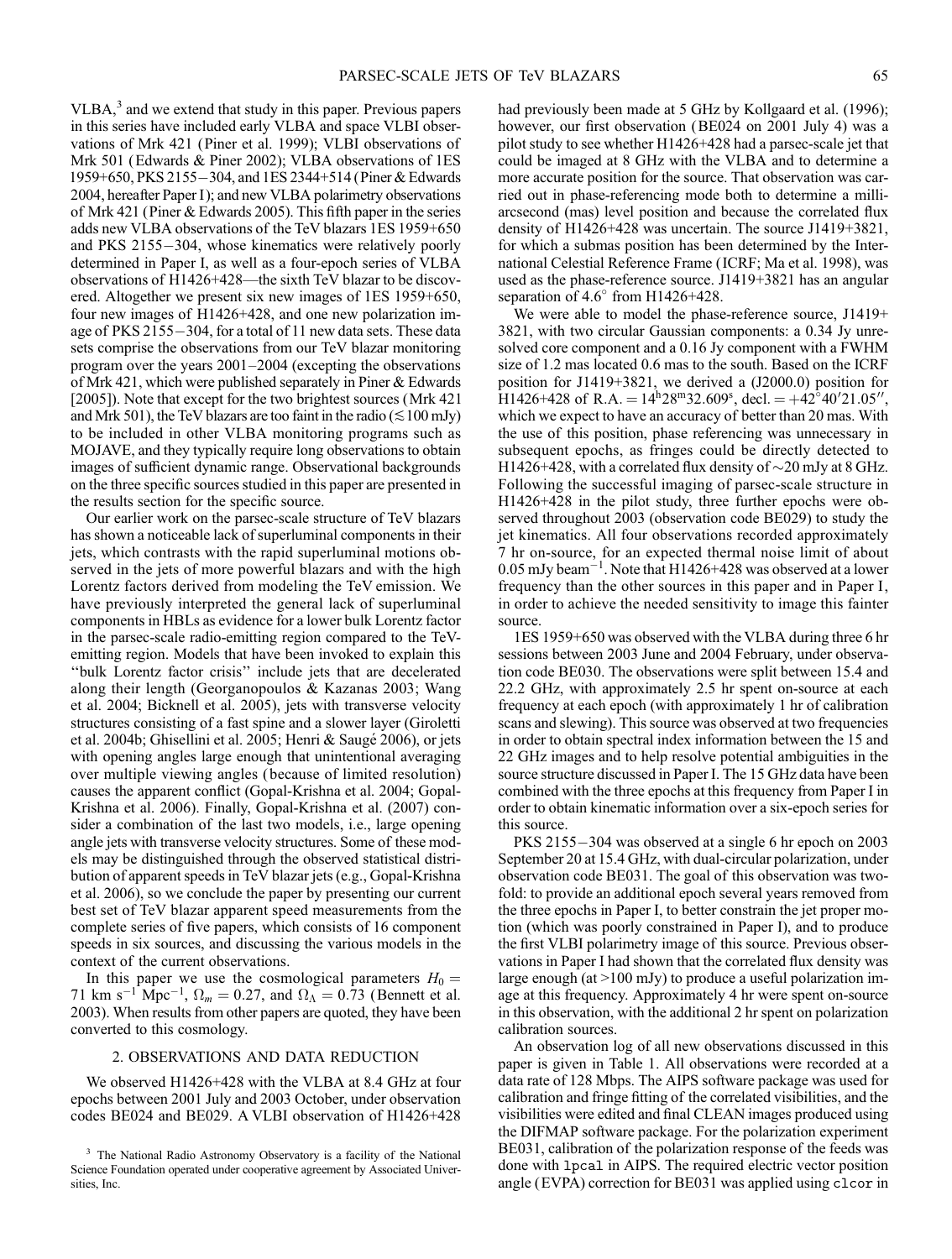| <b>UBSERVATION LUG</b> |             |                     |                            |                    |                        |                        |  |  |
|------------------------|-------------|---------------------|----------------------------|--------------------|------------------------|------------------------|--|--|
| Source                 | Epoch       | VLBA Observing Code | VLBA Antennas <sup>a</sup> | Frequency<br>(GHz) | Time On-Source<br>(hr) | Dual Pol. <sup>b</sup> |  |  |
| H1426+428              | 2001 Jul 4  | <b>BE024</b>        | All                        | 8.4                |                        | N <sub>0</sub>         |  |  |
|                        | 2003 Mar 22 | <b>BE029A</b>       | No SC                      | 8.4                |                        | N <sub>0</sub>         |  |  |
|                        | 2003 Jul 6  | BE029B              | All                        | 8.4                |                        | N <sub>0</sub>         |  |  |
|                        | 2003 Oct 19 | <b>BE029C</b>       | All                        | 8.4                |                        | N <sub>0</sub>         |  |  |
| 1ES 1959+650           | 2003 Jun 9  | BE030A              | No KP                      | 15.4               | 2.5                    | N <sub>0</sub>         |  |  |
|                        | 2003 Jun 9  | BE030A              | No KP                      | 22.2               | 2.5                    | No                     |  |  |
|                        | 2003 Oct 31 | BE030B              | All                        | 15.4               | 2.5                    | N <sub>0</sub>         |  |  |
|                        | 2003 Oct 31 | BE030B              | All                        | 22.2               | 2.5                    | No                     |  |  |
|                        | 2004 Feb 8  | BE030C              | All                        | 15.4               | 2.5                    | N <sub>0</sub>         |  |  |
|                        | 2004 Feb 8  | BE030C              | All                        | 22.2               | 2.5                    | N <sub>0</sub>         |  |  |
| PKS 2155-304           | 2003 Sep 20 | <b>BE031</b>        | No BR                      | 15.4               | $\overline{4}$         | Yes                    |  |  |

| TABLE 1         |
|-----------------|
| Observation Log |

<sup>a</sup> BR = Brewster, Washington; KP = Kitt Peak, Arizona; and SC = St. Croix, US Virgin Islands. <sup>b</sup> Whether or not the experiment recorded dual-circular polarization.

AIPS and was determined from the observed EVPA of calibrator source J2136+006 (which had a relatively stable EVPA during 2003), compared with the EVPA recorded for this source on the VLA/VLBA Polarization Calibration Page, $4$  interpolated to our frequency and epoch of observation. Parameters for all images are given in Table 2; individual images are discussed in the results sections for the individual sources below. All data sets are shown restored with both uniform weighting (uvweight  $= 2, 0$  in DIFMAP, improving resolution at the expense of signal-to-noise ratio [S/N]) and natural weighting (uvweight  $= 0, -2$  in DIFMAP). None of the naturally weighted images have an rms noise level that significantly exceeds the expected thermal noise limit.

After final calibration of the visibilities, circular Gaussian model components were fit to the visibilities using the modelfit task in DIFMAP. Such models allow the structure of the jet to be described using only a few numerical parameters. The source structures in the images in this paper are relatively simple (partly due to the high resolution and limited dynamic range of these observations, and some of these sources show more complex

<sup>4</sup> See http://www.vla.nrao.edu/astro/calib/polar.

structures on lower resolution images that may not be well modeled as circular Gaussians), and in all cases satisfactory fits to the visibilities were obtained using only two circular Gaussian components (representing the core and one jet component). The model fits are given in Table 3, and results for each source are discussed in the results sections on the individual sources below. The reduced  $\chi^2$  for all model fits was under 1.0. Model fitting directly to the visibilities allows subbeam resolution to be obtained (e.g., Kovalev et al. 2005), and components can be clearly identified in the model fitting even when they appear blended with the core component in the CLEAN images.

As in Paper I, we estimate that these full-track observations allow us to fit positions of model component centers to within  $\sim$ 10% of a uniform beam width, and this is the error assumed for subsequent analysis (calculated by taking 10% of the projection of the elliptical beam FWHM onto a line joining the center of the core to the center of the component). Error bars much larger than this result in fits to linear component motion that are so good as to be statistically unlikely, confirming that this estimated error is reasonable. Note that the low rms noise achieved by these long integrations allows us to detect even the faintest component (the 3 mJy component in H1426+428) with a S/N exceeding 30:1.

| TABLE 2                  |  |  |  |  |  |
|--------------------------|--|--|--|--|--|
| PARAMETERS OF THE IMAGES |  |  |  |  |  |

|               |              |                    |                     | NATURAL WEIGHTING                         |                                                     | <b>UNIFORM WEIGHTING</b> |                                           |                                                     |
|---------------|--------------|--------------------|---------------------|-------------------------------------------|-----------------------------------------------------|--------------------------|-------------------------------------------|-----------------------------------------------------|
| <b>SOURCE</b> | <b>EPOCH</b> | FREQUENCY<br>(GHz) | Beam <sup>a</sup>   | Peak Flux<br>Density<br>$(mJy beam^{-1})$ | Lowest<br>Contour <sup>b</sup><br>$(mJy beam^{-1})$ | Beam <sup>a</sup>        | Peak Flux<br>Density<br>$(mJy beam^{-1})$ | Lowest<br>Contour <sup>b</sup><br>$(mJy beam^{-1})$ |
| $H1426+428$   | 2001 Jul 4   | 8.4                | $1.54, 1.10, -4.9$  | 20                                        | 0.13                                                | $1.07, 0.77, -7.4$       | 18                                        | 0.28                                                |
|               | 2003 Mar 22  | 8.4                | $2.17, 1.12, -19.2$ | 19                                        | 0.12                                                | $1.63, 0.75, -20.7$      | 19                                        | 0.22                                                |
|               | 2003 Jul 6   | 8.4                | $1.80, 1.01, -7.9$  | 16                                        | 0.11                                                | $1.30, 0.69, -8.7$       | 15                                        | 0.20                                                |
|               | 2003 Oct 19  | 8.4                | $1.77, 1.01, -5.2$  | 16                                        | 0.11                                                | $1.26, 0.69, -4.4$       | 15                                        | 0.19                                                |
| 1ES 1959+650  | 2003 Jun 9   | 15.4               | $0.97, 0.48, -4.3$  | 107                                       | 0.37                                                | $0.74, 0.36, -2.4$       | 98                                        | 0.67                                                |
|               | 2003 Oct 31  | 15.4               | $1.01, 0.53, -6.1$  | 104                                       | 0.35                                                | $0.75, 0.38, -5.2$       | 95                                        | 0.55                                                |
|               | 2004 Feb 8   | 15.4               | 1.12, 0.54, 5.3     | 77                                        | 0.36                                                | 0.77, 0.36, 1.3          | 67                                        | 0.70                                                |
|               | 2003 Jun 9   | 22.2               | $0.65, 0.32, -1.6$  | 101                                       | 1.09                                                | 0.52, 0.26, 0.8          | 92                                        | 1.68                                                |
|               | 2003 Oct 31  | 22.2               | $0.72, 0.41, -1.0$  | 84                                        | 0.78                                                | $0.53, 0.26, -0.6$       | 76                                        | 1.38                                                |
|               | 2004 Feb 8   | 22.2               | 0.85, 0.43, 10.5    | 61                                        | 0.72                                                | 0.56, 0.26, 10.0         | 52                                        | 1.41                                                |
| PKS 2155-304  | 2003 Sep 20  | 15.4               | $1.92, 0.51, -11.0$ | 122                                       | 0.38                                                | $1.30, 0.36, -7.8$       | 110                                       | 0.77                                                |

<sup>a</sup> Numbers given for the beam are the FWHMs of the major and minor axes in milliarcseconds, and the position angle of the major axis in degrees. Position angle is measured from north through east.

The lowest contour is set to be 3 times the rms noise in the image. Successive contours are each a factor of 2 higher.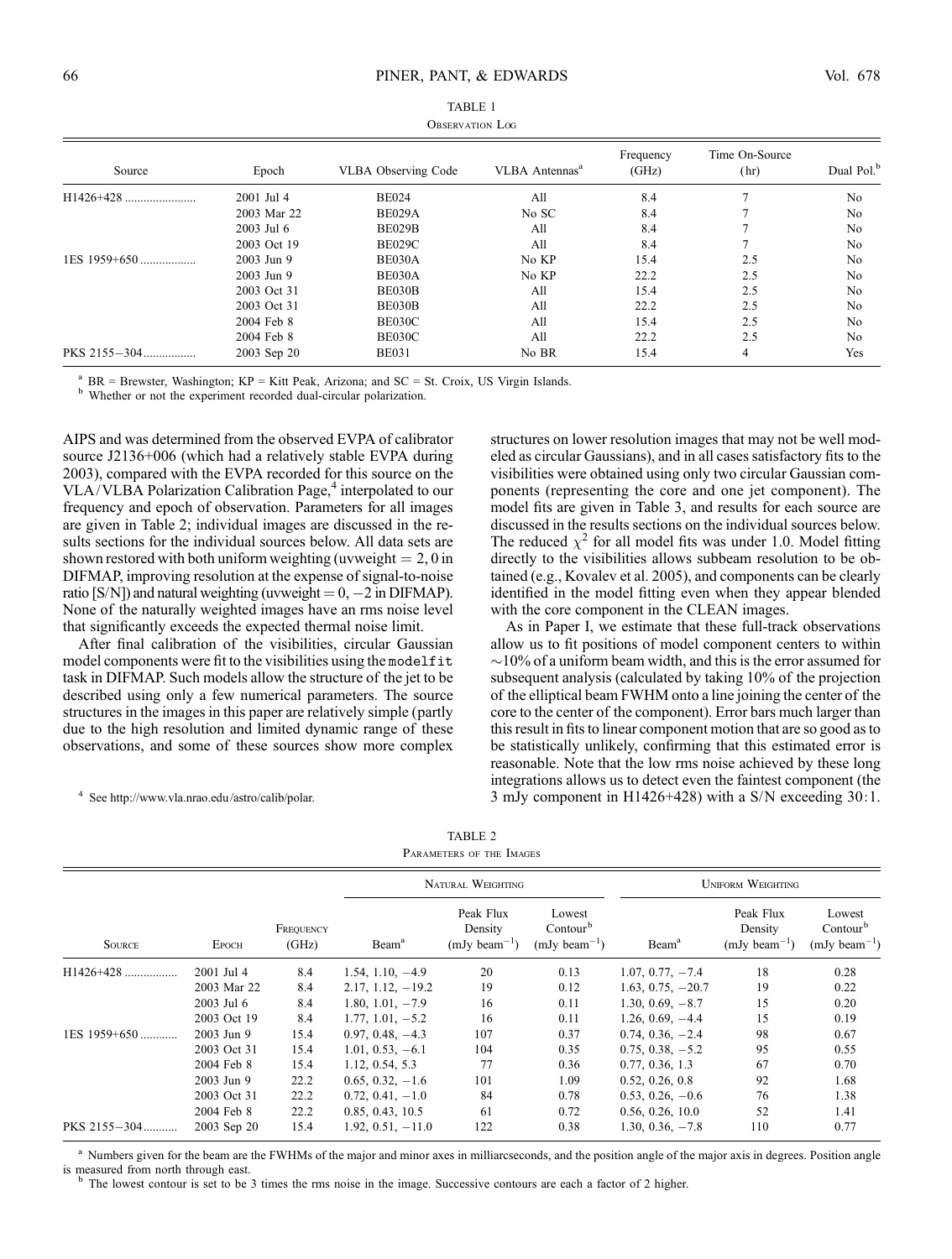TABLE 3

| <b>CIRCULAR GAUSSIAN MODELS</b> |              |                           |                        |                   |                              |                                |                               |                   |                                        |
|---------------------------------|--------------|---------------------------|------------------------|-------------------|------------------------------|--------------------------------|-------------------------------|-------------------|----------------------------------------|
| Source<br>(1)                   | Epoch<br>(2) | Frequency<br>(GHz)<br>(3) | Component<br>(4)       | S<br>(mJy)<br>(5) | $\mathbf{r}$<br>(mas)<br>(6) | P.A.<br>$(\text{deg})$<br>(7)  | $\mathfrak a$<br>(mas)<br>(8) | $\chi^2_R$<br>(9) | $T_R$<br>$(10^{10} \text{ K})$<br>(10) |
|                                 | 2001 Jul 4   | 8.4                       | Core                   | 19                | $\cdots$                     | $\ldots$                       | 0.22                          | 0.96              | 0.8                                    |
|                                 | 2003 Mar 22  | 8.4                       | C1<br>Core<br>C1       | 4<br>19<br>3      | 1.02<br>$\cdots$<br>1.65     | $-21.4$<br>$\cdots$<br>$-26.8$ | 1.38<br>0.17<br>1.46          | 0.67              | 1.2                                    |
|                                 | 2003 Jul 6   | 8.4                       | Core<br>C1             | 16<br>3           | $\cdots$<br>1.60             | $\cdots$<br>$-25.5$            | 0.19<br>1.74                  | 0.64              | 0.8                                    |
|                                 | 2003 Oct 19  | 8.4                       | Core<br>C1             | 15<br>4           | $\cdots$<br>1.48             | $\cdots$<br>$-23.9$            | 0.14<br>2.03                  | 0.64              | 1.5                                    |
| 1ES 1959+650                    | 2003 Jun 9   | 15.4                      | Core<br>C <sub>2</sub> | 81<br>72          | $\cdots$<br>0.34             | $\cdots$<br>124.0              | 0.07<br>0.55                  | 0.72              | 10.0                                   |
|                                 | 2003 Oct 31  | 15.4                      | Core<br>C <sub>2</sub> | 81<br>58          | $\cdots$<br>0.32             | $\ldots$ .<br>125.5            | 0.09<br>0.62                  | 0.72              | 5.9                                    |
|                                 | 2004 Feb 8   | 15.4                      | Core<br>C2             | 63<br>46          | $\ldots$<br>0.41             | $\cdots$<br>129.8              | 0.15<br>0.51                  | 0.73              | 1.5                                    |
|                                 | 2003 Jun 9   | 22.2                      | Core<br>C <sub>2</sub> | 90<br>72          | $\cdots$<br>0.33             | $\cdots$<br>124.2              | 0.09<br>0.48                  | 0.58              | 2.6                                    |
|                                 | 2003 Oct 31  | 22.2                      | Core<br>C <sub>2</sub> | 82<br>35          | $\cdots$<br>0.42             | $\ldots$ .<br>126.5            | 0.13<br>0.54                  | 0.59              | 1.2                                    |
|                                 | 2004 Feb 8   | 22.2                      | Core<br>C2             | 59<br>30          | $\cdots$<br>0.46             | $\cdots$<br>126.7              | 0.15<br>0.47                  | 0.55              | 0.7                                    |
| PKS 2155-304                    | 2003 Sep 20  | 15.4                      | Core<br>C1             | 130<br>15         | $\cdots$<br>1.04             | $\cdots$<br>163.9              | 0.23<br>0.48                  | 0.68              | 1.4                                    |

NOTE.—Col. (5): Flux density in millijanskys. Cols. (6) and (7): r and P.A. are the polar coordinates of the center of the component relative to the presumed core. Position angle is measured from north through east. Col. (8): *a* is the FWHM of the circular Gaussian component. Col. (9): The reduced  $\chi^2$  of the model fit. Col. (10): The maximum source-frame brightness temperature of the circular Gaussian core component is given by  $T_B = (1.22 \times 10^{12}) \{ [S(1+z)]/a^2 \nu^2 \}$  K, where S is the flux density of the Gaussian in janskys,  $a$  is the FWHM of the Gaussian in mas,  $\nu$  is the observation frequency in GHz, and  $z$  is the redshift.

Lower limits to the fitted core sizes (which yield upper limits to the measured brightness temperatures) were determined using the DIFWRAP program for model component error analysis (Lovell 2000). These size lower limits range from zero (completely unresolved components) to only about 20% less than the best-fit size, and they are discussed in the text on the core brightness temperature upper limits for each individual source below.

### 3. RESULTS ON INDIVIDUAL SOURCES

#### 3.1. H1426+428

The detection in TeV gamma rays of the HBL H1426+428 by the Whipple, HEGRA, and CAT telescopes (Horan et al. 2002; Aharonian et al. 2002; Djannati-Ataı¨ et al. 2002) made it the sixth HBL source to be detected in high-energy gamma rays, and at a redshift of  $z = 0.129$ , it was the most distant TeV HBL known at that time. Further analysis of the TeV gamma-ray emission is given by Petry et al. (2002) and Aharonian et al. (2003). Aharonian et al. (2003) and Costamante et al. (2003) consider various models for the absorption of gamma rays by the extragalactic background light and find that the data imply an intrinsic TeV spectrum that dominates the broadband SED. X-ray observations indicate that the synchrotron peak is sometimes located in excess of 100 keV (Costamante et al. 2001; Wolter et al. 2008) and that the location of the peak is significantly variable (Falcone et al. 2004). SSC models have been applied to the SED of H1426+428 by Wolter et al. (2008) and Costamante et al. (2003) (both using the one-zone homogeneous SSC model of Ghisellini et al. [2002]), and Kato et al. (2006); all of these models give Doppler and bulk Lorentz factors of about 20, and jet viewing angles of about  $2^{\circ}$ , but involve numerous assumptions.

VLA images of this source are shown by Laurent-Muehleisen et al. (1993) and Giroletti et al. (2004a). Laurent-Muehleisen et al. (1993) present a 1.5 GHz combined A- and C-configuration image that shows poorly represented diffuse emission north of the core. Giroletti et al. (2004a) detect the presence of a faint halo surrounding the central core, with a northeast extension oriented at P.A.  $\sim$  50°, in their 1.4 GHz A-array image. H1426+428 has been previously observed with VLBI by Kollgaard et al. (1996) and by Giroletti et al. (2006). The 5 GHz Mk III VLBI image from 1991 by Kollgaard et al. (1996) shows a 2 mJy component 1.2 mas northeast (P.A.  $\approx 20^{\circ}$ ) of a 19 mJy compact core. The source is completely unresolved in the lower resolution 1.6 GHz European VLBI Network (EVN ) image in Giroletti et al. (2006). Based on the available VLA and VLBI data, Giroletti et al. (2006) estimate a viewing angle of  $\theta \sim 20^{\circ}$  and a Doppler factor of  $\delta \sim 3$ , but those estimates are based on assumptions that may only be valid in a statistical sense for samples of many blazars (such as if the Lorentz factor  $\Gamma \sim 1/\theta$ ).

Our four 8.4 GHz VLBA images of H1426+428 are shown in Figure 1. The top row of Figure 1 shows the naturally weighted images, while the bottom row shows the uniformly weighted images. Parameters of the images are given in Table 2. The linear resolution of these images at the distance of H1426+428 is approximately 2.3 pc mas $^{-1}$ . The images all show a compact core with a flux density of  $\sim$ 17 mJy and a faint jet extending to the northwest, with a position angle of about  $-25^\circ$ . The position angle of the extended structure seen at all four epochs is similar, and differs significantly from the position angle of the structure measured by Kollgaard et al. (1996) from their single 5 GHz Mk III VLBI image from 1991 of  $\approx 20^\circ$ . No counterjet is detected; however, because of the low flux density of the jet, the limit that can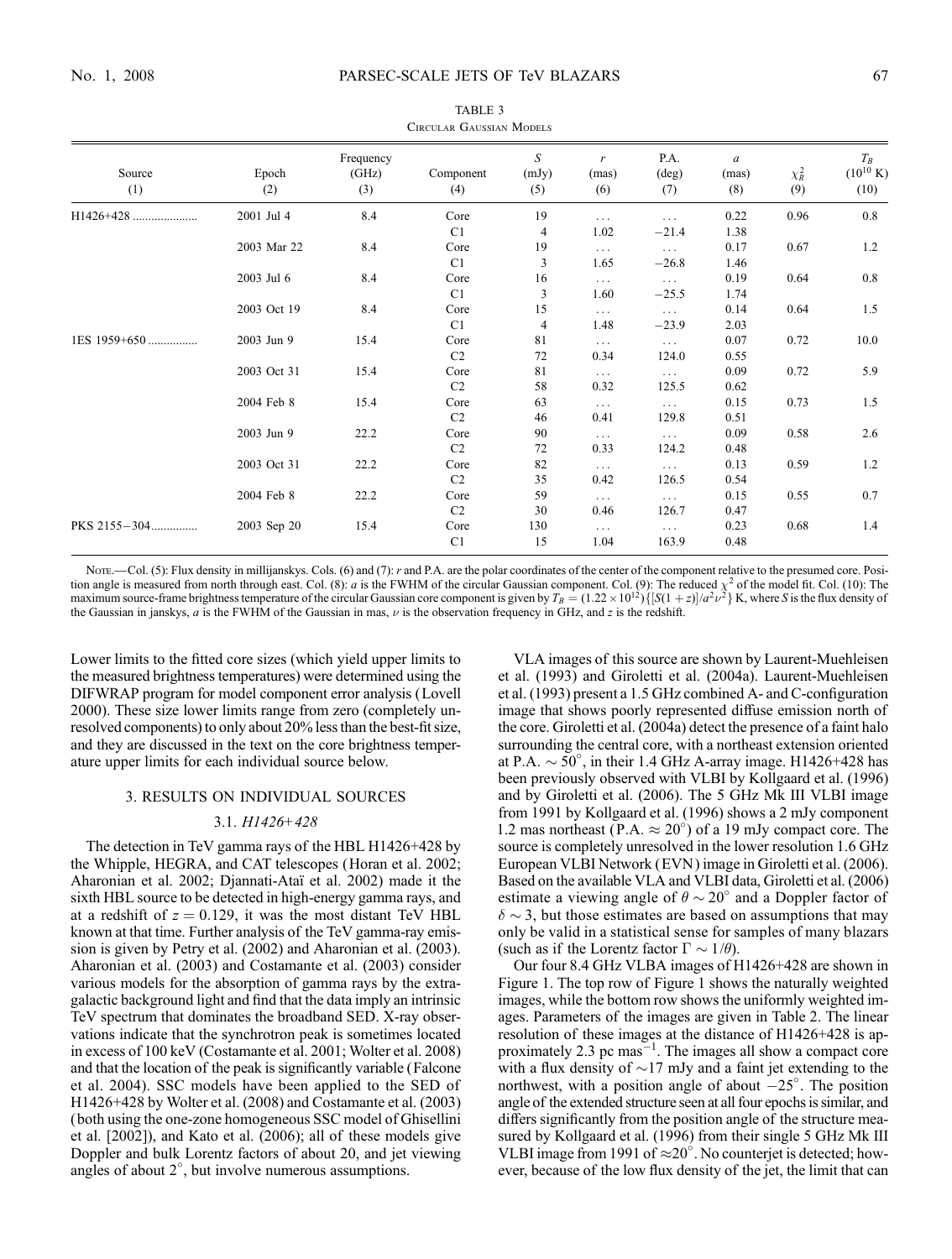

Fig. 1.—VLBA images of H1426+428 at 8.4 GHz. The top row shows the images obtained with natural weighting, while the bottom row shows the images obtained with uniform weighting. The axes are labeled in milliarcseconds (mas). Numerical parameters of the images are given in Table 2. The location of the center of the circular Gaussian (excluding the Gaussian representing the core) that was fit to the visibilities is marked with an asterisk. Parameters of the Gaussian models are given in Table 3.

be placed on the jet-to-counterjet brightness ratio is a rather low 30:1. Although variability and different resolutions may cause significant uncertainty, we can estimate a total VLBI spectral index between 1.6 (Giroletti et al. 2006), 5 (Kollgaard et al. 1996), and 8.4 GHz (this paper), and obtain  $\alpha = -0.26 + 0.10$  (S  $\propto \nu^{\alpha}$ ), a flat but not inverted spectral index.

The structure of H1426+428 at all four epochs is well modeled by two circular Gaussian components, representing the core and a single jet component, designated C1, with a flux density of about 3 mJy. Parameters of the Gaussian models are given in Table 3. The measured brightness temperature of the core is about  $1 \times 10^{10}$  K (see Table 3), but this component is unresolved (the visibilities are almost as well fit by a pointlike component), so that this brightness temperature should be considered a lower limit. The jet component appears to move out between 2001 and 2003, although no motion can be detected in the three 2003 epochs alone. A linear fit to the separation of the jet component from the core versus time is shown in Figure 2. The fit yields a measured apparent speed for the jet component of  $2.09c \pm$  $0.53c$ . Interpretation of model fitting data over only a few widely spaced epochs can lead to uncertainties in component identification (e.g., Piner et al. 2007), but for this source the structure is quite simple, minimizing the chances of confusing multiple components. If this measured apparent speed is taken as the bulk apparent speed of the jet<sup>5</sup> and is combined with the viewing angle

derived from SSC modeling of about  $2^{\circ}$  (see above), then the bulk Lorentz factor of the jet at the location of C1 is  $\Gamma = 5.6$ , and the Doppler factor is  $\delta = 11$ .

The difference of  $45^\circ$  in the position angle of the jet structure from that measured 12 years previously by Kollgaard et al. (1996) is interesting. Changes in position angles of component ejections have been well observed in other sources such as BL Lac and have been interpreted as periodic precession of the jet nozzle caused by binary supermassive black holes by some authors (e.g., Stirling et al. 2003; see also Mutel & Denn 2005). To find out whether or not such variations are occurring in H1426+428 will require waiting for the ejection of more components, because the two position angles measured 12 years apart are not enough to place any constraints on such a motion. We note that we do not detect any significant changes in the position angle of component C1 itself over the 2 years of monitoring covered in this paper (the change in the position angle of C1 of up to  $5.4^\circ$  in Table 3 corresponds to a transverse distance of only about 0.15 mas, about the size of the 1  $\sigma$  positional error bars for this source).

## 3.2. 1ES 1959+650

Observational background on the  $z = 0.047$  HBL 1ES 1959+650 for results published prior to 2004 has been discussed in Paper I. Some more recent high-energy observational results include a spectral analysis of the 2002 TeV flares, including the ''orphan'' TeV flare in 2002 June (a TeV flare that occurred without a corresponding X-ray flare) by Daniel et al. (2005), and an analysis of low-level TeV emission detected by the MAGIC telescope in 2004 by Albert et al. (2006). Multiwavelength campaigns on

The apparent jet speed  $\beta_{app} = \beta \sin \theta / (1 - \beta \cos \theta)$ , and the Doppler factor  $\delta = 1/\Gamma(1 - \beta \cos \theta)$ , where  $\Gamma$  is the bulk Lorentz factor,  $\beta = v/c$ , and  $\theta$  is the angle to the line of sight.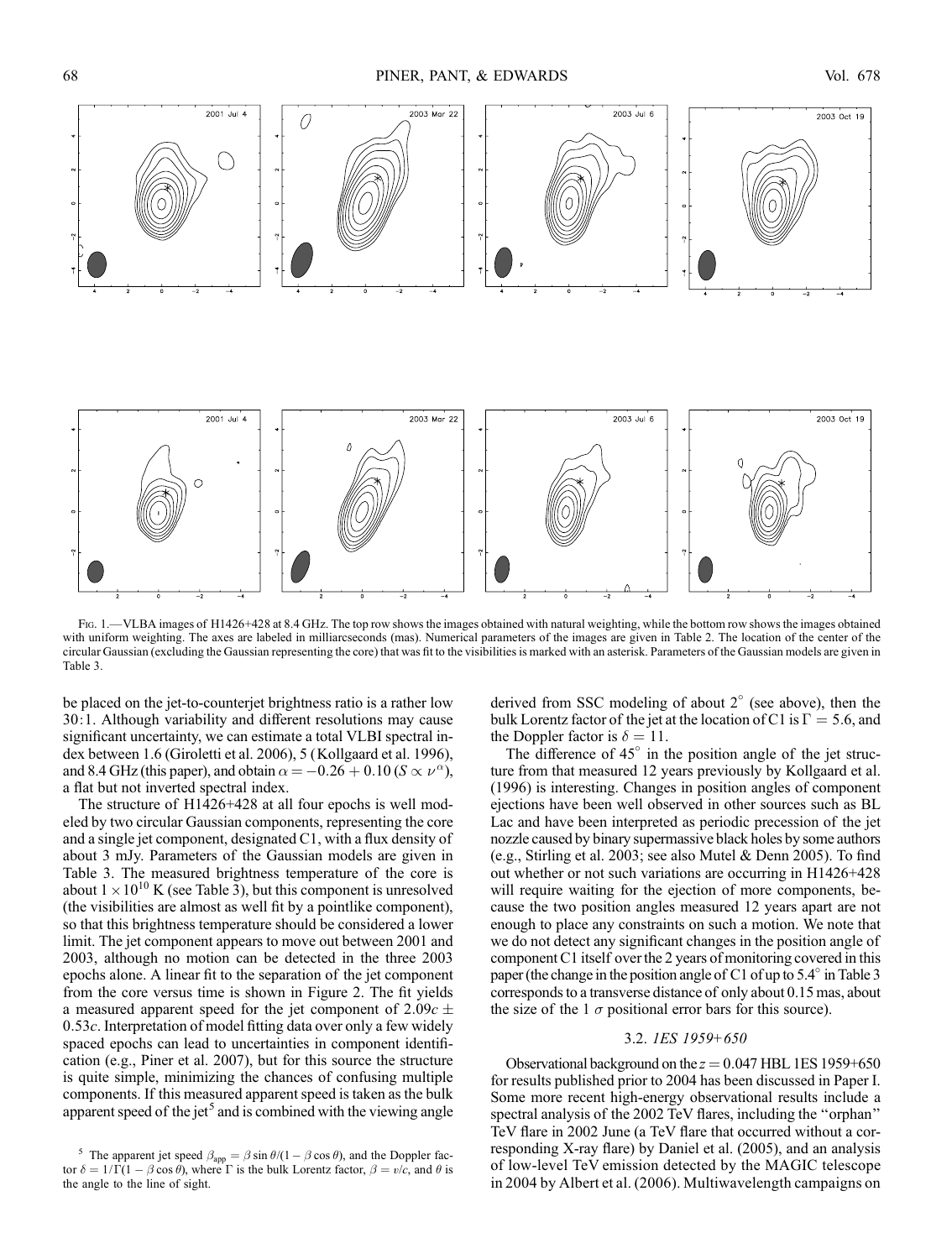

FIG. 2.—Distance from the core of the center of Gaussian component C1 in H1426+428 as a function of time. The line is the least-squares fit to outward motion with constant speed.

1ES 1959+650 from 2002 and 2003 are described by Krawczynski et al. (2004) and Gutierrez et al. (2006), respectively. Both of these papers model the multiwavelength SED of 1ES 1959+650 with a simple one-zone SSC model with a Doppler beaming factor of  $\delta = 20$ . Krawczynski et al. (2004) also discuss the difficulty of modeling the orphan flare mentioned above with conventional one-zone SSC models, and they suggest several alternatives, including multicomponent SSC models, external Compton models, and high-energy proton models. A specific model for producing orphan flares from relativistic protons is described by Böttcher (2005), but may require unreasonably high jet powers (Böttcher 2005). A multicomponent leptonic model that succeeds in producing orphan flares is described by Kusunose & Takahara (2006) using an inhomogeneous conical jet geometry, with the line of sight inside the opening angle of the jet.

On the parsec scale, the 5 GHz VLBA images of 1ES 1959+ 650 by Rector et al. (2003) and Bondi et al. (2001, 2004) all show a diffuse jet with a broad ( $\sim$ 55°) opening angle extending 20 mas north of the core along a position angle of  $\approx -5^{\circ}$ . VLA images by Rector et al. (2003) and Giroletti et al. (2004a) show faint extended flux to both the north (P.A.  $\approx -5^{\circ}$ ) and south (P.A.  $\approx$ 175 ) of the core, suggesting negligible Doppler boosting by the time the jet reached the arcsecond scale. Giroletti et al. (2006) estimate a viewing angle of  $\theta \sim 20^{\circ}$  and a Doppler factor of  $\delta \sim 3$  on the parsec scale from the available radio data, similar to their result for H1426+428 discussed above.

Our three-epoch series of 15 GHz VLBA images of 1ES 1959+ 650 from 2003 to 2004 is shown in Figure 3, and the series of 22 GHz images from the same epochs is shown in Figure 4. Both sets of images are shown restored with both uniform and natural weighting. Parameters of these images are given in Table 2. At the redshift of 1ES 1959+650 ( $z = 0.047$ ), the linear scale of the images is 0.9 pc mas $^{-1}$ . These images can then be compared with our previous sequence of three 15 GHz VLBA images from 2000, as shown in Paper I. The 15 and 22 GHz images show a similar parsec-scale morphology, which is also similar to that seen for this source in Paper I, but markedly different from that seen in the lower resolution 5 GHz VLBA images by Rector et al. (2003) and Bondi et al. (2001, 2004). Figures 3 and 4 show a brighter, compact northwestern feature, with a short extension to the southeast along a position angle of  $\approx 125^{\circ}$ —this is particularly evident in the uniformly weighted 22 GHz images. This extension matches well the location of component C2 seen in Paper I. The diffuse northern jet seen in the 5 GHz VLBA images is only faintly present in the naturally weighted 15 GHz images. If we apply a taper to our 15 GHz VLBA data, then we better detect the diffuse northern emission. Figure 5 shows a tapered



Fig. 3.—Same as Fig. 1, but for VLBA images of 1ES 1959+650 at 15.4 GHz.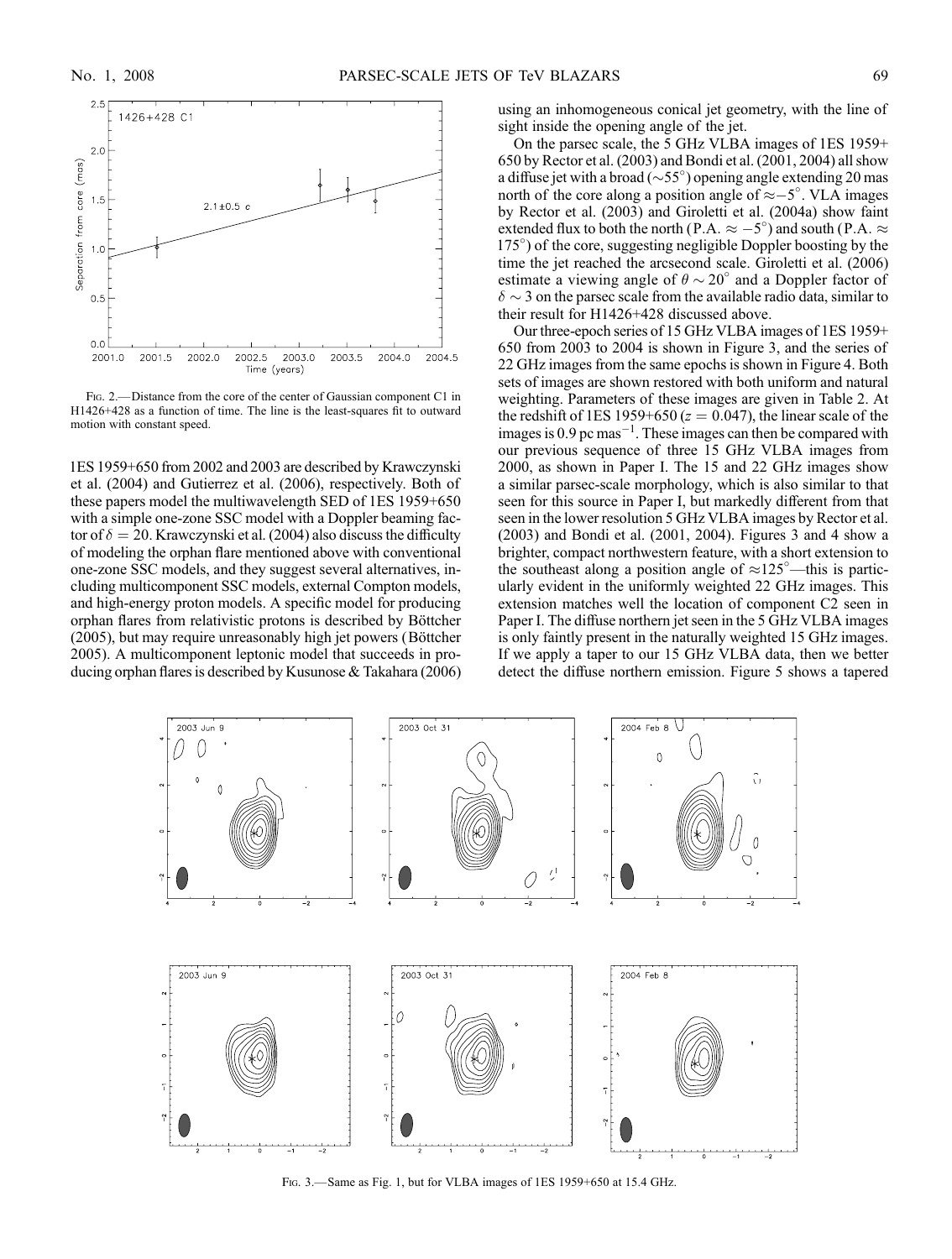

Fig. 4.—Same as Fig. 1, but for VLBA images of 1ES 1959+650 at 22.2 GHz.

image from our 15 GHz observation on 2004 February 8; parts of the northern jet are clearly visible, although at relatively low significance.

The morphology is intriguing because of the extreme misalignment between the parsec-scale structures seen at 5 GHz on the one hand, and 15 and 22 GHz on the other. If the northwestern



Fig. 5.—Tapered 15 GHz VLBA image of 1ES 1959+650 from 2004 February 8. The restoring beam is 3.39 mas by 2.3 mas at a position angle of  $37^{\circ}$ . The lowest contour is drawn at a flux density of  $0.42$  mJy beam<sup>-1</sup> (3 times the rms noise level). Successive contours are each a factor of 2 higher. The peak flux density is 107 mJy beam<sup>-1</sup>.

component on our images is the core (assumed in Paper I), then the jet starts to the southeast with a position angle of  $\approx 125^\circ$  at 0.5 mas from the core, before bending to a position angle of  $\approx -5^{\circ}$ at about 5 mas from the core. Such an extreme parsec-scale misalignment would most likely be due to a smaller intrinsic bend, amplified by projection effects caused by a small angle to the line of sight. Alternatively, the fainter southeastern feature could be the core, with the northwestern feature representing a brighter jet component, as has been seen in 4C 39.25 (e.g., Alberdi et al. 1993). Definitively identifying the core requires spectral information, which is obtained here from the dual-frequency 15 and 22 GHz observations. The core is expected to have an inverted or nearly flat spectral index due to synchrotron self-absorption, while the jet components are expected to have optically thin spectral indices.

A parsec-scale spectral index map of 1ES 1959+650 for the 2003 October 31 epoch is shown in Figure 6. The other two epochs yield similar spectral index maps. The map was constructed by restoring the 22 and 15 GHz images from that date with the same beam (using the average of the naturally weighted beams at each frequency) and calculating the spectral index at each pixel. The sign convention used is  $S \propto \nu^{\alpha}$ , where S is the flux density,  $\nu$  is the observing frequency, and  $\alpha$  is the spectral index. The northwest corner of the source has the flattest spectral index, with the spectral index steepening to the southeast, with a possible small rise again at the location of the stationary component C2. The spectral index map thus identifies the core as the brighter component at the northwest end of the source, as was assumed in Paper I, a result confirmed by the dual-frequency model fitting described below. This leaves a jet with an  $\approx 130^\circ$  apparent bend from the southeast to the north between 15 and 5 GHz VLBI scales as the most viable interpretation of the parsec-scale morphology.

The source visibilities are well modeled by two circular Gaussians at both frequencies; the parameters of these models are given in Table 3. The measured brightness temperature of the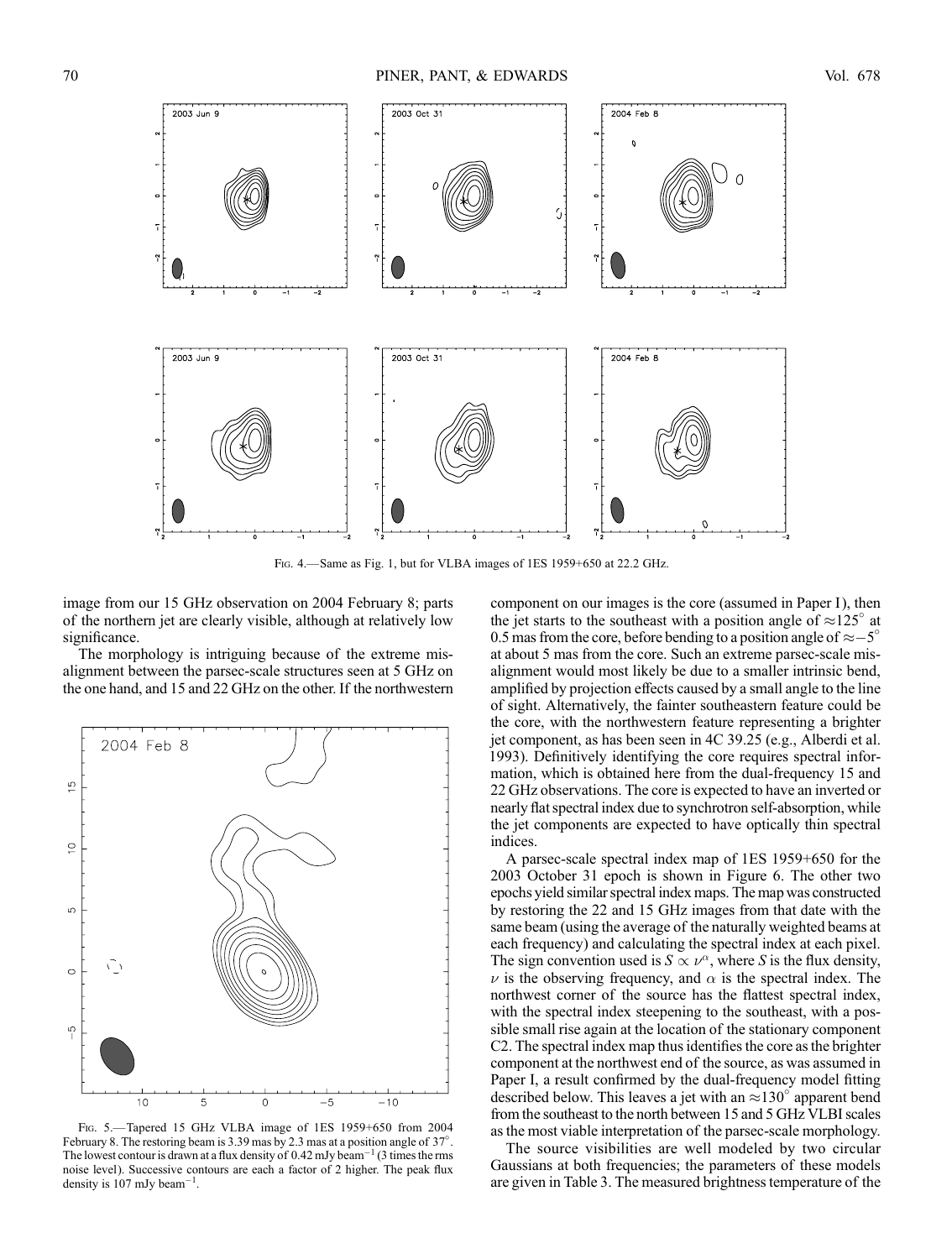

Fig. 6.—Spectral index map of 1ES 1959+650 between 15 and 22 GHz, on 2003 October 31. Contours are drawn from spectral indices of  $-1.5$  to 0.5 in steps of 0.25. Spectral index is calculated as  $S \propto \nu^{\alpha}$ , where S is the flux density,  $\nu$  is the observing frequency, and  $\alpha$  is the spectral index. The spectral index has been plotted at all points where the flux density is at least 4 times the flux density of the lowest contour on the images at both frequencies, i.e., at least three contours up on both relevant images.

core component is a few  $\times 10^{10}$  K, and it is partially resolved only at the final epoch at both frequencies, with a brightness temperature upper limit of  $6 \times 10^{10}$  K at both frequencies at that epoch. This is the same as the brightness temperature upper limit obtained for this source in Paper I. The jet component is blended with the core component on the CLEAN images, but because of its relatively high flux density relative to the core, it is highly significant in the model fitting. The location of this component matches well the expected location of the component labeled C2 in Paper I, so this component is subsequently referred to as C2 (but note that the same caveats discussed in the section on H1426+428 about the interpretation of model fitting data over widely spaced epochs still apply). The component labeled C1 in Paper I that appeared south of C2 at a separation of about 0.8 mas from the core and a position angle of  $160^\circ$  is no longer detected; presumably it has faded between 2001 and 2003. It is interesting to note that a larger and diffuse Gaussian component almost on top of the core is suggested by the model fitting, but not at a very significant level (so it is not included in Table 3), but we speculate that this may represent the older component C1 crossing almost over the core as the jet bends to the north.

The spectral indices of the two components can also be calculated from these dual-frequency model fits. We average the spectral indices calculated at all three epochs and obtain an average spectral index for the core of  $0.04 \pm 0.18$ , and an average spectral index for C2 of  $-0.85 \pm 0.18$ , confirming the results obtained from the spectral index map. The errors on the spectral indices were calculated from an estimated 7% flux error at 15 GHz and an estimated 9% flux error at 22 GHz, where these estimated flux errors were obtained from the average correction applied by the gscale amplitude self-calibration routine in DIFMAP to the antenna amplitude scales. The average separation of component C2 from the core is slightly larger at 22 GHz than its average separation at 15 GHz (by  $0.05 \pm 0.04$  mas), a result expected



FIG. 7.—Distance from the core of the center of Gaussian component C2 in 1ES 1959+650 as a function of time. The line is the least-squares fit to outward motion with constant speed.

from inhomogeneous models of the radio core, where the ''core'' lies farther back along the jet at higher frequencies (e.g., Königl 1981). This measured frequency-dependent separation was compensated for in the spectral index map shown in Figure 6 by applying a relative shift in the proper direction to align component C2 between the two frequencies.

A linear fit to the separation of the jet component C2 from the core versus time from the six total 15.4 GHz images (three from this paper, three from Paper I) is shown in Figure 7. The fit yields a measured apparent speed for this component of  $0.00c \pm 0.04c$ , compared to a measured apparent speed of  $-0.21c \pm 0.61c$  for this same component based on only the three epochs from 2000 that were analyzed in Paper I. The addition of the three new epochs thus lowers the upper limit on the apparent speed of this component by a factor of 10, from  $0.40c$  to  $0.04c$ . Because of the low upper limit on the apparent speed, this component most likely represents a stationary component in the jet, whose apparent speed is not directly related to the bulk apparent speed of the jet (see the discussion on stationary and moving components in  $\S$  4). The flux density of the component is variable over the six epochs, as might be expected from a stationary feature with variable jet plasma passing through it. If only the three epochs from this paper are used in the fitting, then an apparent speed of  $0.27c \pm 0.35c$  is obtained for the 15 GHz data, and an apparent speed of  $0.59c \pm 0.29c$  is obtained from the 22 GHz data. We expect that these differences simply represent the uncertainty inherent in fitting an apparent speed from three epochs spaced over only half a year, and do not represent an actual acceleration of the component.

#### 3.3. PKS 2155-304

The  $z = 0.116$  HBL PKS 2155-304 is a prototypical object of this class and has been extensively observed at high energies. In particular, since 2002, its very high energy gamma-ray flux has been monitored with the H.E.S.S. array of atmospheric Cerenkov telescopes (Aharonian et al. 2005a). A multiwavelength campaign undertaken in 2003 is described by Aharonian et al. (2005b). These authors model the SED of this object during a low state, and fit the spectrum with several SSC model variations with Doppler boosting factors ranging between 25 and 50. Of particular note is the recent dramatic flaring activity at TeV energies on 2006 July 28 (Aharonian et al. 2007; Sakamoto et al. 2008). Bursts varying on timescales of 200 s were observed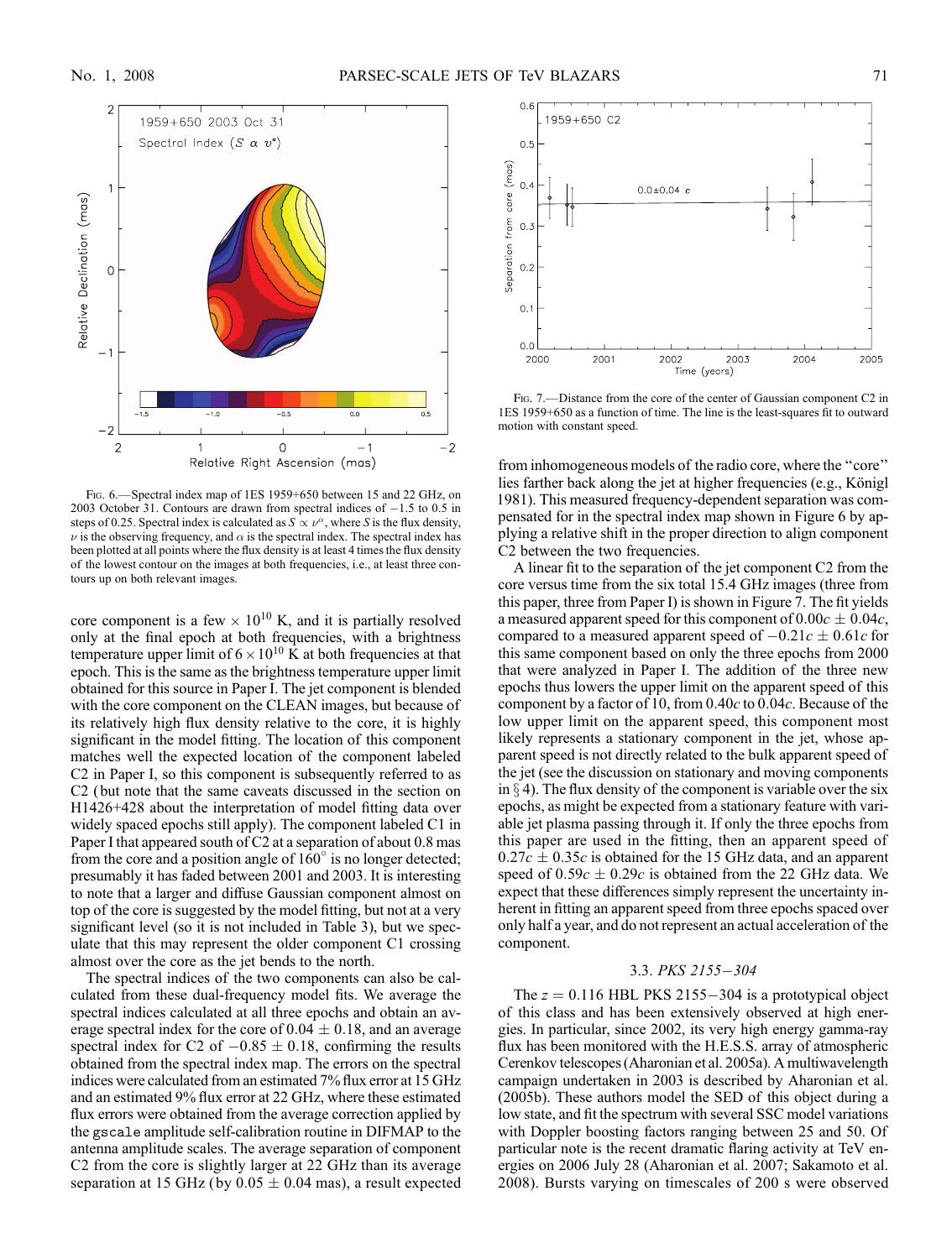

FIG. 8.—VLBA images of PKS 2155-304 at 15.4 GHz. The top image is shown using natural weighting, while the bottom image is shown using uniform weighting. Numerical parameters of the images are given in Table 2. The location of the center of the circular Gaussian (excluding the Gaussian representing the core) that was fit to the visibilities is marked with a diamond. The tick marks show the magnitude of the polarized flux (with a scale of 0.2 mas  $mJy^{-1}$  in the top image, and 0.1 mas  $mJy^{-1}$  in the bottom image) and the direction of the EVPA. Tick marks are drawn at pixels where the polarized flux is greater than 3 times the rms noise in the polarization image. The colors show the fractional polarization, with the scale indicated to the right of the images.

during this outburst, requiring Doppler boosting factors greater than 100 if the emission region has a size comparable to the Schwarzschild radius of a  $\sim 10^9 M_{\odot}$  black hole (Aharonian et al. 2007).

Probably because of its declination, this source has not been well observed in the radio. A series of images showing the largescale radio structure of PKS  $2155-304$  is shown by Laurent-Muehleisen et al. (1993). The highest resolution VLA image presented by these authors shows a knot nearly  $180^\circ$  misaligned



FIG. 9.-Tapered 15 GHz VLBA image of PKS 2155-304 from 2003 September 20. The restoring beam is 4.38 by 1.44 mas at a position angle of  $-4^{\circ}$ . The lowest contour is drawn at a flux density of 0.45 mJy beam<sup>-1</sup> (3 times the rms noise level). Successive contours are each a factor of 2 higher. The peak flux density is  $140 \text{ mJy beam}^{-1}$ .

from the VLBA jet seen in Paper I; the lower resolution VLA images by these same authors show an extended halo of emission around the core. This source has not been well observed with VLBI, and the only other published VLBI images known to us are the three-epoch set from Paper I.

Our new 15 GHz VLBA images of PKS 2155-304 from 2003 September 20 are shown in Figure 8. The linear resolution of these images at the distance of PKS  $2155-304$  is approximately 2.1 pc mas<sup>-1</sup>. Parameters of these images are given in Table 2. The tick marks on the images indicate the magnitude of the polarized flux and the direction of the EVPA, and the color scale indicates the fractional polarization. These are the first parsecscale polarization images of this object. The total-intensity morphology is consistent with that seen in Paper I, with a compact jet component to the southeast of the core (here at a position angle of  $\approx 160^\circ$ ), and a diffuse jet with a broad opening angle extending to the east. This diffuse eastern jet is more easily seen in the tapered image from the same data set shown in Figure 9.

Polarized flux is significantly detected at the location of the core component in both images in Figure 8. The percentage polarization at the model-fit position of the core (the origin) is 2.9%, and the electric vector position angle is  $131^{\circ}$ , about  $30^{\circ}$ misaligned from the innermost jet position angle. The fractional polarization increases to the west of the model-fit core position, to peak values of 8%–10% (see the color scale images in Fig. 8). Because the observations are at only a single frequency, no corrections have been made for Faraday rotation. However, the measured rotation measures in BL Lac objects are typically a few hundred rad m<sup>-2</sup> or less (Zavala & Taylor 2003, 2004), resulting in an expected error of only about  $10^{\circ}$  or so to the EVPA at 15 GHz. The foreground integrated rotation measure in this region is low, resulting in a negligible correction of under  $1^\circ$  (Simard-Normandin et al. 1981).

As in Paper I, the visibilities are well fit by two circular Gaussians, consisting of the compact core and a single jet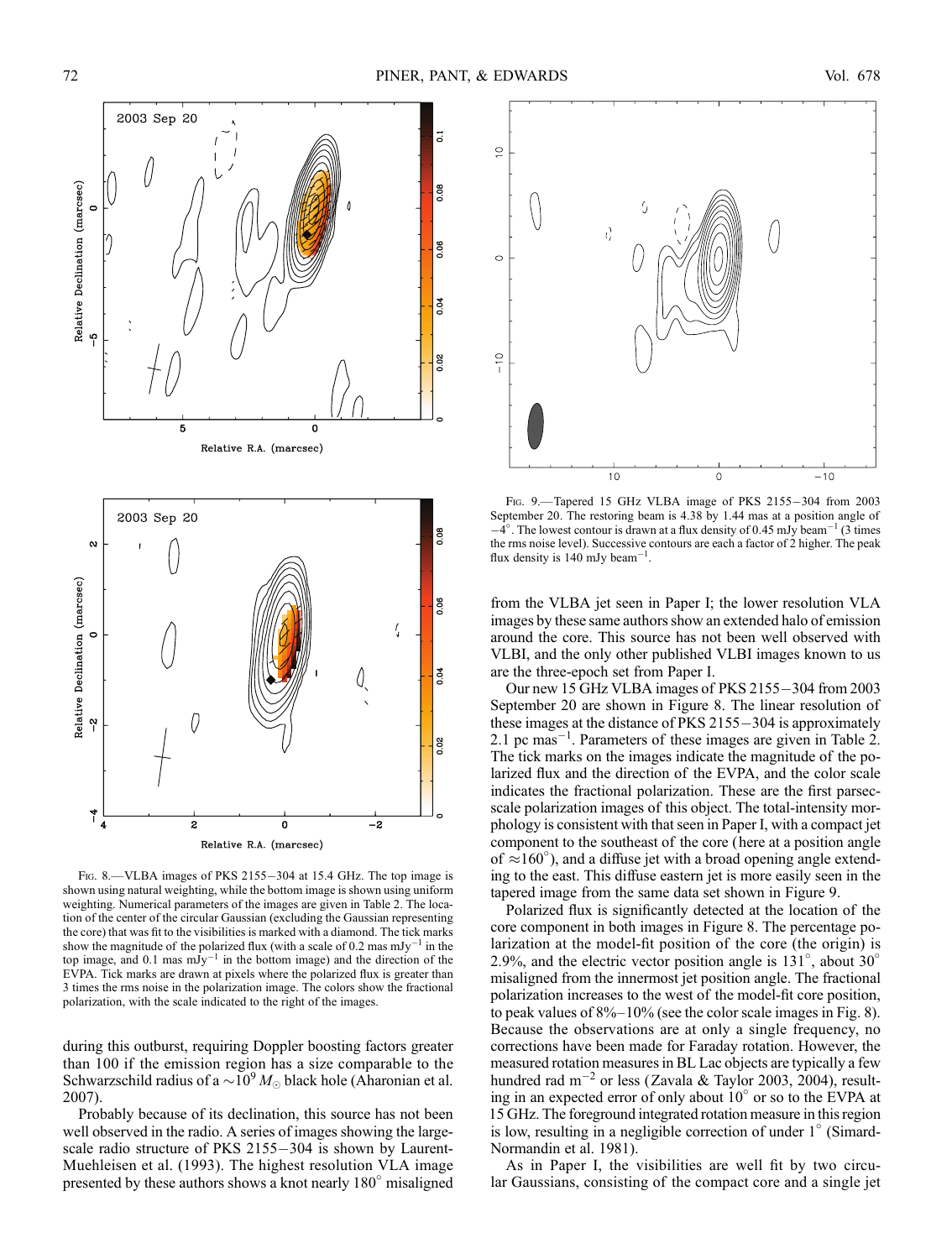

FIG. 10.—Distance from the core of the center of Gaussian component C1 in PKS 2155-304 as a function of time. The line is the least-squares fit to outward motion with constant speed.

component to the southeast of the core. Parameters of the model fit are given in Table 3. The core component is partially resolved with a best-fit size of 0.23 mas and a lower limit to its size of 0.19 mas, corresponding to an upper limit to its brightness temperature of  $2 \times 10^{10}$  K. The single jet component is slightly farther from the core than the jet component seen in Paper I, and we identify it as the same component, named C1 in Paper I. As mentioned above, identifying components across a several-year gap can be risky, but the structure of this source is simple, consisting of only a single jet component, so we consider this identification to be likely. A fit to the outward motion of this component using the combined four-epoch data set from this paper and Paper I is shown in Figure 10. The fitted apparent speed is  $0.93c \pm 0.31c$ . The measurement error on the apparent speed has been reduced by a factor of nearly 10 over the apparent speed given in Paper I of  $4.37c \pm 2.88c$ . The new apparent speed measurement is considerably lower than the previous value, but given the large associated error on the previous result, they are statistically consistent at the 1.2  $\sigma$  level. The component faded over the 3 years since it was first detected, from about 50 mJy in early 2000 (see Paper I) to about 15 mJy in 2003. It has also turned slightly to the south, moving from a position angle of  $\approx 150^\circ$  in 2000 to  $\approx 160^{\circ}$  in 2003.

#### 4. DISCUSSION

A major data product resulting from the high-resolution multiepoch VLBA monitoring is the apparent jet speeds. In Table 4 we give all apparent speeds that we have measured in TeV blazars over the course of our monitoring program. This table is meant to update Table 3 of Paper I, and it contains our results for Mrk 421 from Piner & Edwards (2005), as well as the new apparent speeds for H1426+428, 1ES 1959+650, and PKS 2155-304 measured in this paper. As noted in Paper I, the apparent pattern speeds measured in the TeV blazars are considerably slower than those measured in sources selected for their compact radio emission (Kellermann et al. 2004), or for their GeV gamma-ray emission (Jorstad et al. 2001). The updated apparent speed measurements added in this paper strengthen the statistical significance of these conclusions. Applying the Kolmogorov-Smirnov test to the apparent speed distribution in Table 4 compared to the apparent speed distributions in Kellermann et al. (2004) and Jorstad et al. (2001) shows that the TeV blazars have slower pattern speeds, with >99.75% confidence compared to the compact radio sources of Kellermann et al. (2004), and with >99.99% confidence compared to the EGRET blazars of Jorstad et al. (2001).

VLBA observations of the large 2 cm survey and MOJAVE survey have shown that powerful jets form VLBI patterns that move at apparent speeds ranging from zero up to the apparent bulk speed of the jet (Lister 2006; Cohen et al. 2007). These authors conclude that the peak apparent pattern speed measured in a jet from VLBI monitoring is then a good indicator of the apparent bulk speed of the flow. In the final column of Table 4, we therefore list the fastest pattern speed observed for each of these TeV blazars during our monitoring. All of these fastest speeds are below about 2c, and four of the six are subluminal. One of the following two possibilities must then apply to the apparent pattern speeds in the parsec-scale jets of the TeV HBLs:

TABLE 4 Apparent Component Speeds in TeV HBLs

| Source       | Comp.            | Apparent Speed <sup>a</sup><br>(Multiples of $c$ ) | Ref.           | <b>Fastest Apparent Speed</b><br>(Multiples of $c$ ) |
|--------------|------------------|----------------------------------------------------|----------------|------------------------------------------------------|
| Mrk 421      | C <sub>4</sub>   | $0.09 \pm 0.07$                                    | 1              | $0.10 \pm 0.02$                                      |
|              | C <sub>4</sub> a | $-0.06 \pm 0.09$                                   |                | .                                                    |
|              | C <sub>5</sub>   | $0.10 \pm 0.02$                                    |                | .                                                    |
|              | C <sub>6</sub>   | $0.03 \pm 0.03$                                    |                |                                                      |
|              | C7               | $0.06 + 0.01$                                      |                | .                                                    |
|              | C <sub>1</sub>   | $2.09 \pm 0.53$                                    | 4              | $2.09 \pm 0.53$                                      |
| Mrk 501      | C1               | $0.05 + 0.18$                                      | 2              | $0.54 \pm 0.14$                                      |
|              | C <sub>2</sub>   | $0.54 + 0.14$                                      | 2              | .                                                    |
|              | C <sub>3</sub>   | $0.26 + 0.11$                                      | $\overline{c}$ | .                                                    |
|              | C <sub>4</sub>   | $-0.02 \pm 0.06$                                   | 2              | .                                                    |
| 1ES 1959+650 | C1               | $-0.11 \pm 0.79$                                   | 3              | $0.00 \pm 0.04$                                      |
|              | C <sub>2</sub>   | $0.00 \pm 0.04$                                    | 4              | .                                                    |
| PKS 2155-304 | C <sub>1</sub>   | $0.93 \pm 0.31$                                    | 4              | $0.93 \pm 0.31$                                      |
| 1ES 2344+514 | C <sub>1</sub>   | $1.15 + 0.46$                                      | 3              | $1.15 + 0.46$                                        |
|              | C <sub>2</sub>   | $0.46 \pm 0.43$                                    | 3              | .                                                    |
|              | C <sub>3</sub>   | $-0.19 \pm 0.40$                                   | 3              | .                                                    |
|              |                  |                                                    |                |                                                      |

<sup>a</sup> For  $H_0 = 71$  km s<sup>-1</sup> Mpc<sup>-1</sup>,  $\Omega_m = 0.27$ , and  $\Omega_{\Lambda} = 0.73$ .

References.—(1) Piner & Edwards 2005; (2) Edwards & Piner 2002, with modified cosmological parameters; (3) Paper I; (4) this paper.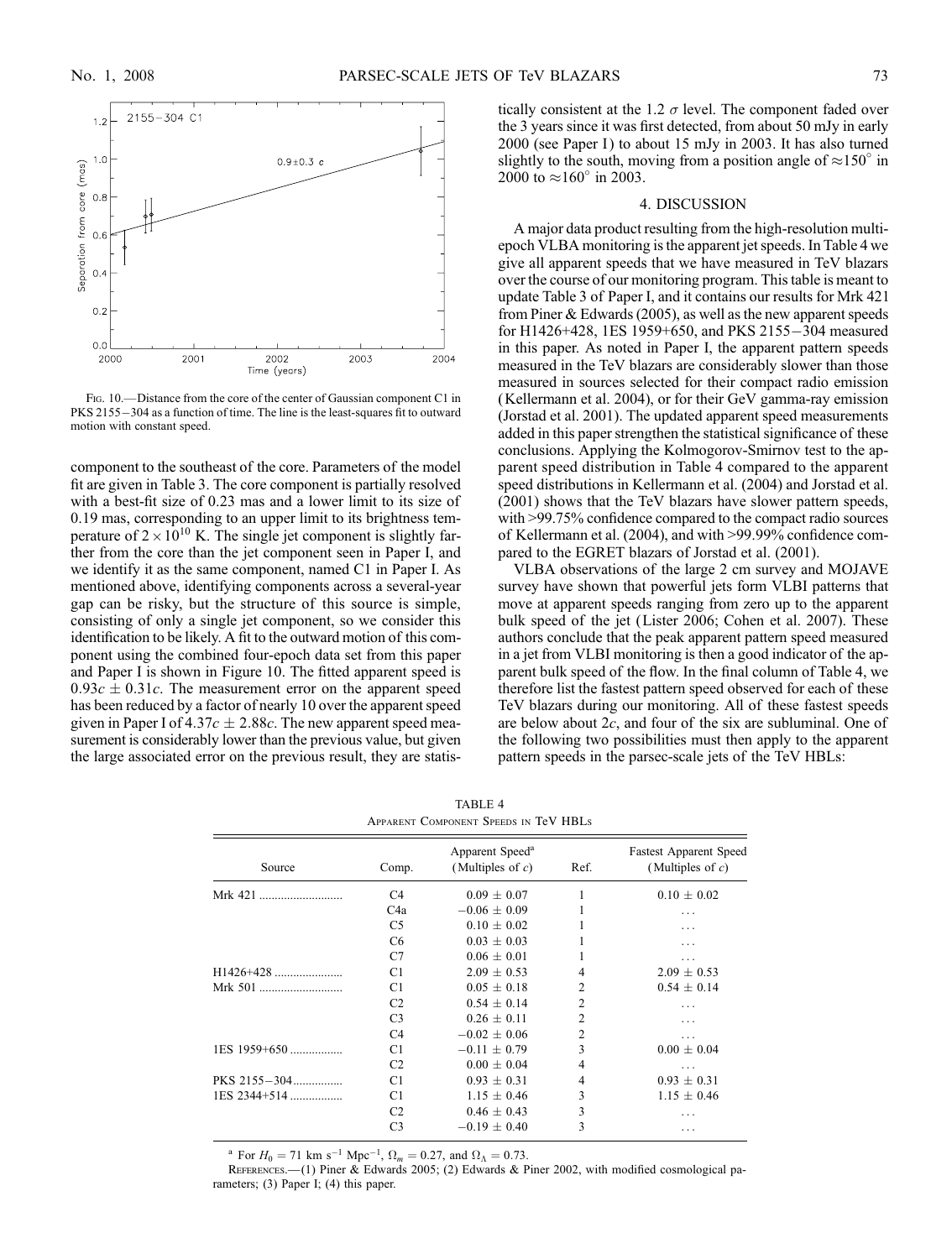1. The pattern speeds are related to the bulk apparent speeds as described above, and the bulk apparent speeds are slower on the parsec scale in the TeV HBLs compared to the more powerful sources.

2. A much larger fraction (approaching 100%) of the HBLs have pattern speeds that are unrelated to their bulk apparent speeds than do the more powerful sources.

Either of these two possibilities implies a fundamental difference between the parsec-scale jets of HBLs and the more powerful sources, and we now discuss each possibility in turn.

#### 4.1. Pattern Speeds Related to Bulk Speeds

If the fastest pattern speeds are an indication of the bulk apparent speed, as they are for the MOJAVE sources, then we have a typical bulk apparent speed of about  $1c$  in the parsec-scale jets of the TeV blazars (the mean and median of the final column in Table 4 are both about  $1c$ ). The bulk apparent speed is a function of the bulk Lorentz factor and the viewing angle, as is the Doppler factor (see equations in footnote 5). If the high Doppler factors implied by the high-energy observations are combined with the slow apparent speeds, then very small viewing angles are obtained (many under 1°), which imply unreasonable numbers of parent objects (Henri & Saugé 2006). A statistically reasonable solution is then to adopt a lower Doppler factor (and therefore Lorentz factor) in the parsec-scale radio-emitting region than in the gamma-ray–emitting region. This argument was discussed in more detail in Paper I.

A lower Doppler factor and bulk Lorentz factor for the parsecscale radio emission in HBLs is actually suggested by many observations other than the apparent pattern speeds. Each of the observables described below depends on the bulk Doppler factor of the jet, not on a pattern speed:

(a) The TeV blazars are significantly less variable in the radio band than are the EGRET blazars (Aller et al. 2006).

(b) The TeV blazars have low radio core brightness temperatures (see Table 3) that do not require invoking relativistic Doppler factors to reduce them below possible intrinsic limits. Typical high-power sources have much higher brightness temperatures (Kovalev et al. 2005; Dodson et al. 2008).

(c) The measured radio powers of the cores suggest Lorentz factors for HBLs of around  $\Gamma = 3$ , when this power is compared to that expected from the total power at low frequency (Giroletti et al. 2004a).

(d) The calculated inverse Compton Doppler factor from the VLBI cores of HBLs gives a mean lower limit to the Doppler factor of  $\delta \gtrsim 4$ , and a mean lower limit to the Lorentz factor of  $\Gamma \gtrsim 2$  (see Table 7 in Giroletti et al. 2004a). Thus, high Lorentz factors are not required to reduce the predicted X-ray emission from the VLBI cores below the observed values.

(e) Optical and radio luminosities of HBLs could not be unified with their FR I parent population using only transverse jet velocity structures by Chiaberge et al. (2000), but the required properties could be reproduced by assuming that the radio-emitting region in HBLs is less beamed than the optical one, as could be expected if the jet decelerates after the higher energy emitting zone (Chiaberge et al. 2000).

 $(f)$  The VLBI jets of the TeV blazars assume a plumelike morphology beyond a few mas from the core, in contrast to high-power jets that may remain well collimated to large distances. This transition to a plumelike morphology has been interpreted as evidence for entrainment-induced deceleration in TeV blazars by Bicknell et al. (2005).

These six observational properties all imply relatively low bulk Doppler factors and Lorentz factors in these parsec-scale jets. It is clear that radio observations consistently yield Doppler factors and Lorentz factors for the TeV blazars (and HBLs in general) about an order of magnitude lower than the high-energy observations. However, arguing for a higher Lorentz factor is the fact that no counterjets have been observed in any of the TeV HBLs. Our observations put the limit on the jet-to-counterjet ratio J at  $J \gtrsim 100$  for most of the sources. The tightest limits on J in a TeV blazar come from High Sensitivity Array (HSA) observations of Mrk 501 by Giovannini et al. (2008), which constrain  $\beta \cos \theta > 0.92$ , corresponding to  $\Gamma \gtrsim 3$  for viewing angles of a few degrees. Thus, a parsec-scale Lorentz factor in the radioemitting region of  $\Gamma \sim 3$  seems consistent with the six points given above, and is just consistent with the observed jet-tocounterjet brightness ratios. A Lorentz factor of  $\Gamma \sim 3$  is also consistent with the fastest apparent speeds given in Table 4 (except for the very slow speeds in Mrk 421 and 1ES 1959+650), and yields reasonable viewing angles of  $2^{\circ}$  to  $8^{\circ}$  for the apparent speeds between  $0.5c$  and  $2c$ . It is not surprising that these viewing angles may be substantially less than  $1/\Gamma$ , since these sources were selected based on their TeV emission, which may have a narrower beaming cone.

The crucial questions then become: where is the parsec-scale radio emission located relative to the site of the gamma-ray emission, and what causes its lower Lorentz factor? One possibility is that the parsec-scale radio emission (at light-year scales) is located downstream of the gamma-ray emission (at light-day scales), and that the jet decelerates as it moves out. Georganopoulos & Kazanas (2003) considered such a jet that decelerates along its length and showed that the required values of the Doppler factor in the inner jet are not as high as in the homogeneous models discussed above, because the fast inner portion of the jet can more efficiently upscatter blueshifted synchrotron photons from the slower outer portion. Thus, allowing an inhomogeneous model reduces some of the apparent conflict. Wang et al. (2004) modeled a decelerating jet in which the dissipated kinetic energy of the jet is transferred to electron acceleration; they then used the resulting radiation from the accelerated electrons to successfully model the SED of several TeV blazars. Bicknell et al. (2005) have also modeled parsec-scale TeV blazar jet deceleration that they claim physically reflects a conversion of kinetic luminosity to enthalpy flux, and concluded that such deceleration can be physically consistent with the conservation of energy and momentum in this region.

A second possibility is that the jet has an inhomogeneous structure transverse to the jet axis, consisting of a fast ''spine'' that dominates the high-energy emission and a slower ''layer'' that dominates at lower frequencies, although such a structure is not mutually exclusive with the decelerating jet discussed above. For example, Ghisellini et al. (2005) proposed a jet with an initial transverse velocity structure consisting of a fast spine and a slow layer, and by taking into account the inverse Compton radiation each portion produced from the seed radiation coming from the other portion, they found that the resulting anisotropic inverse Compton emission from the spine may serve to decelerate it. Henri  $\&$  Saugé (2006) propose a two-flow model, consisting of a mildly relativistic outer MHD jet and a central pair-plasma jet accelerated by the so-called ''Compton rocket'' effect to higher velocities of order  $\Gamma \sim 3$ . Regardless of their origin, such transverse structures may show an observational signature in the VLBI images of jets that are resolved in the transverse direction, in the form of limb brightening or limb darkening, according to which region is dominating the radio emission. Observational signatures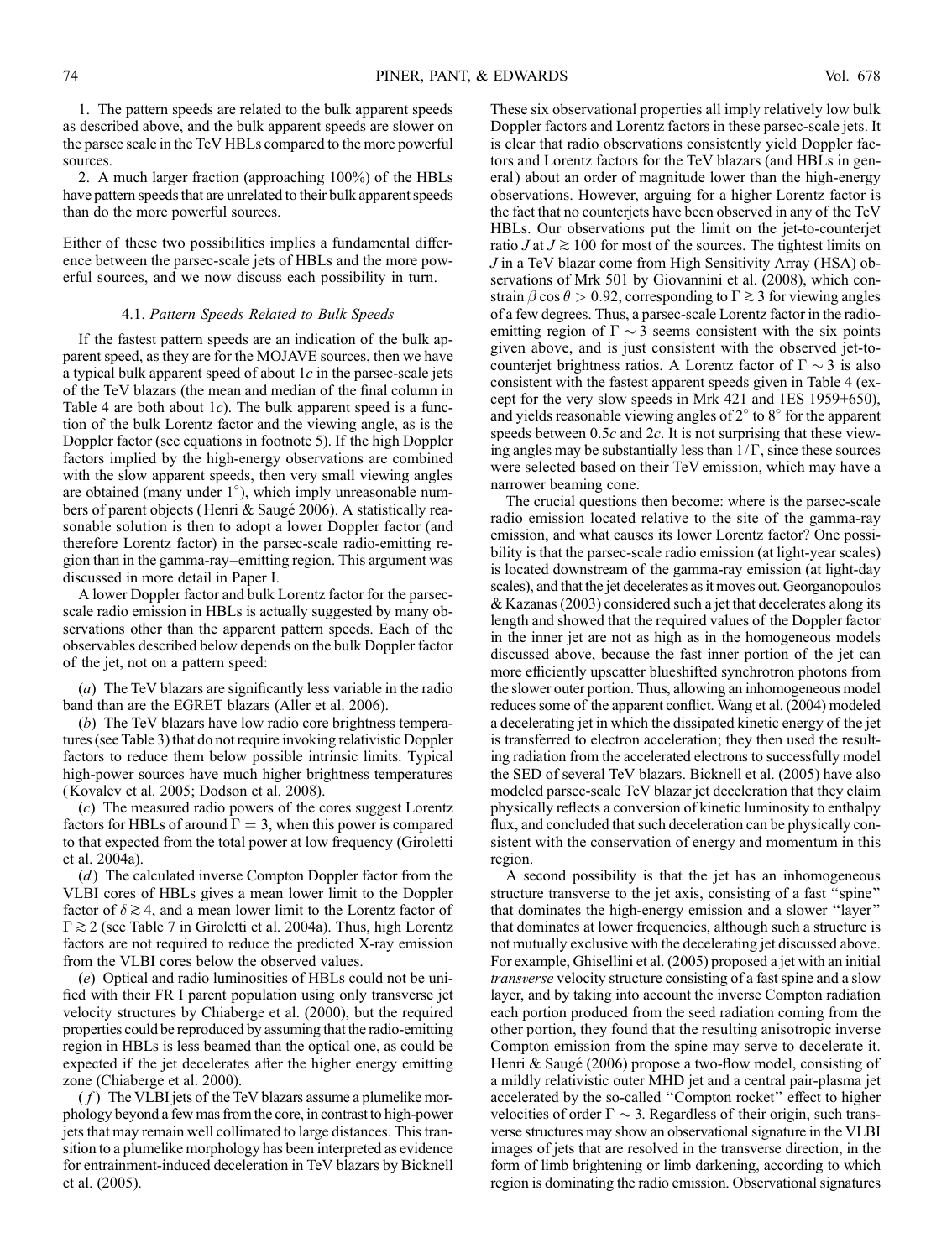of limb brightening have been claimed in the VLBI images of the TeV sources Mrk 501 (Giroletti et al. 2004b), Mrk 421 (Giroletti et al. 2006), and M87 (Kovalev et al. 2007). We also found some observational evidence of limb brightening in the Mrk 421 jet (Piner & Edwards 2005), but it was present in only some of the transverse slices, suggesting a more complex transverse emission pattern on the scales that we investigated. The jets of the three fainter (in the radio) TeV sources considered in this paper are not detected with sufficient resolution or dynamic range in the VLBA images to discern structure transverse to the jet axis; those observations must be left to the brighter sources (or to much more sensitive images of these sources).

A third possibility, that the gamma-ray emission is cospatial with the parsec-scale jet knots, was suggested by observations of knot HST-1 in M87 (recently reviewed by Harris et al. 2008). That knot, lying at a distance of  $\sim$ 100 pc from the core of M87, would lie at angular separations of a few mas from the core in the  $z \sim 0.1$  TeV blazars, taking into account likely projection effects in jets with viewing angles of a few degrees. That would put features like HST-1 in M87 cospatial with the VLBI model components in the jets of the TeV blazars. If the high-energy emission is occurring in these components, that makes the different Lorentz factors and Doppler factors derived in the radio and the gamma ray particularly challenging to explain.

#### 4.2. Pattern Speeds Unrelated to Bulk Speeds

Many sources in large VLBI surveys display a mix of stationary and moving components—but what we mean here is that even the fastest measured apparent pattern speed in a source may still be much less than the bulk apparent speed. The study of the 2 cm and MOJAVE survey apparent speeds (Cohen et al. 2007) found that a small fraction (about 25%) of the powerful sources showed *only* slow apparent pattern speeds that were unrelated to their bulk apparent speeds based on statistical arguments (otherwise they would have unreasonably small angles to the line of sight, or unreasonably high intrinsic luminosities). If the bulk Lorentz factor is indeed high in the parsec-scale jets of the TeV HBLs, then the fraction of these sources that have apparent pattern speeds much less than their apparent bulk speed is closer to 100%.

Is there then some plausible physical difference in the highand low-power jets that could cause the high-power jets to form patterns that move at the bulk speed while the low-power jets do not? A common model for particle acceleration and the formation of VLBI components is the shocked-jet model (e.g., Spada et al. 2001). If such rapidly moving shocks were forming and propagating to the parsec scale in the TeV HBLs, then we might expect them to be visible in the VLBA monitoring, but they are not. Krawczynski (2007) has suggested a model in which particle acceleration in the low-power sources occurs through acceleration of parallel electron-positron or electron-proton beams rather than through shock acceleration. If a source does not form strong moving shocks, then its more continuous jet may be modeled by a series of stationary Gaussians even though the plasma is moving relativistically. Other features that are due to standing shocks, or to points where the jet bends toward the line of sight, may also appear in jets as stationary regions of locally enhanced emission, as they do in high-power sources.

Another possible physical difference between the high- and low-power jets that may cause such a difference in pattern speeds is the opening angle of the (presumably conical) jet. This possibility is explored in a series of papers by Gopal-Krishna et al. (2004, 2006, 2007). According to these models, if the lowpower sources have jets with considerably larger opening angles (Gopal-Krishna et al. 2007), then what is seen in the VLBI observations is a set of observables that have been unintentionally averaged over different viewing angles, with the small viewingangle portion of the jet being the most Doppler boosted, and contributing the most to the weighted average. In that case, many sources may show slow apparent speeds typical of being viewed almost end-on, while the apparent speed *on the axis* of the jet is actually much higher. However, in all of the versions of this model that produce subluminal effective apparent speeds, the effective Doppler factor remains quite high ( $\delta_{\text{eff}} \gtrsim 20$ ; see Figs. 3 and 4 of Gopal-Krishna et al. 2007), so that this model cannot easily explain the relatively low Doppler factors measured for the TeV blazars in the radio as discussed in points (a) through (f ) in  $\S 4.1$  (in fact, it would predict high values for the radio variability, brightness temperature, core dominance, and inverse Compton Doppler factors).

Whether or not the opening angle has a significant effect on the observables hinges on the actual value of the opening angle—the effect is small for  $1^{\circ}$  opening angles and quite pronounced at  $5^{\circ}$ opening angles; but, perversely, measurements of blazar jet opening angles are of little use in testing the model, because the measurements of the opening angle are themselves affected by averaging over the true opening angle (see Fig. 3 of Gopal-Krishna et al. 2006). However, if the opening angles are large enough to cause a significant effect, it would seem that a substantial number of sources may be expected to have core-halo type morphology on their VLBI images (whenever the opening angle is larger than the axis viewing angle), so it would be useful to compare simulated VLBI images from this model with observed morphologies. The model also makes specific statistical predictions, e.g., that a small fraction of TeV blazars should show strongly superluminal motions (Gopal-Krishna et al. 2006), so that as the number of TeV blazars increases, it will be possible to test the observations against probability curves derived from this model.

Based on all of the available observational data, we favor a combination of possibilities 1 and 2 given at the beginning of this discussion section. From all of the other arguments for a low Lorentz factor for the parsec-scale radio emission given above (points *a* through f in  $\S$  4.1), we consider it likely that the parsec-scale radio-emitting region in the TeV HBLs has a substantially lower Lorentz factor than is usually derived for the highenergy gamma-ray–emitting region. A parsec-scale Lorentz factor of about 3 is indeed consistent with the peak apparent speeds of  $0.5c-2c$  in Table 4, assuming these reflect the bulk apparent speed on the axis of the jet. However, the apparent speeds in two of the TeV blazars (Mrk 421 and 1ES 1959+650) are so low that they likely represent a subsample of these sources for which the measured pattern speeds are much less than the bulk speed, as was also found for powerful sources by Cohen et al. (2007). The physical cause of this Lorentz factor difference between the highand low-frequency–emitting regions (and whether any Lorentz factor gradient occurs along the jet, transverse to the jet, or both) and the physical cause of any decoupling of pattern and bulk speeds has not been definitively determined, but the sample of TeV blazars is growing rapidly, so the observational statistics will improve markedly over the next several years.

#### 5. CONCLUSIONS

We have presented new multi-epoch VLBI images for the three TeV blazars H1426+428, 1ES 1959+650, and PKS 2155 $-$ 304 obtained during the years 2001–2004. The results for H1426+428 are the first multi-epoch VLBI results to be presented for this source. The results for  $1ES 1959+650$  and  $PKS 2155-304$  are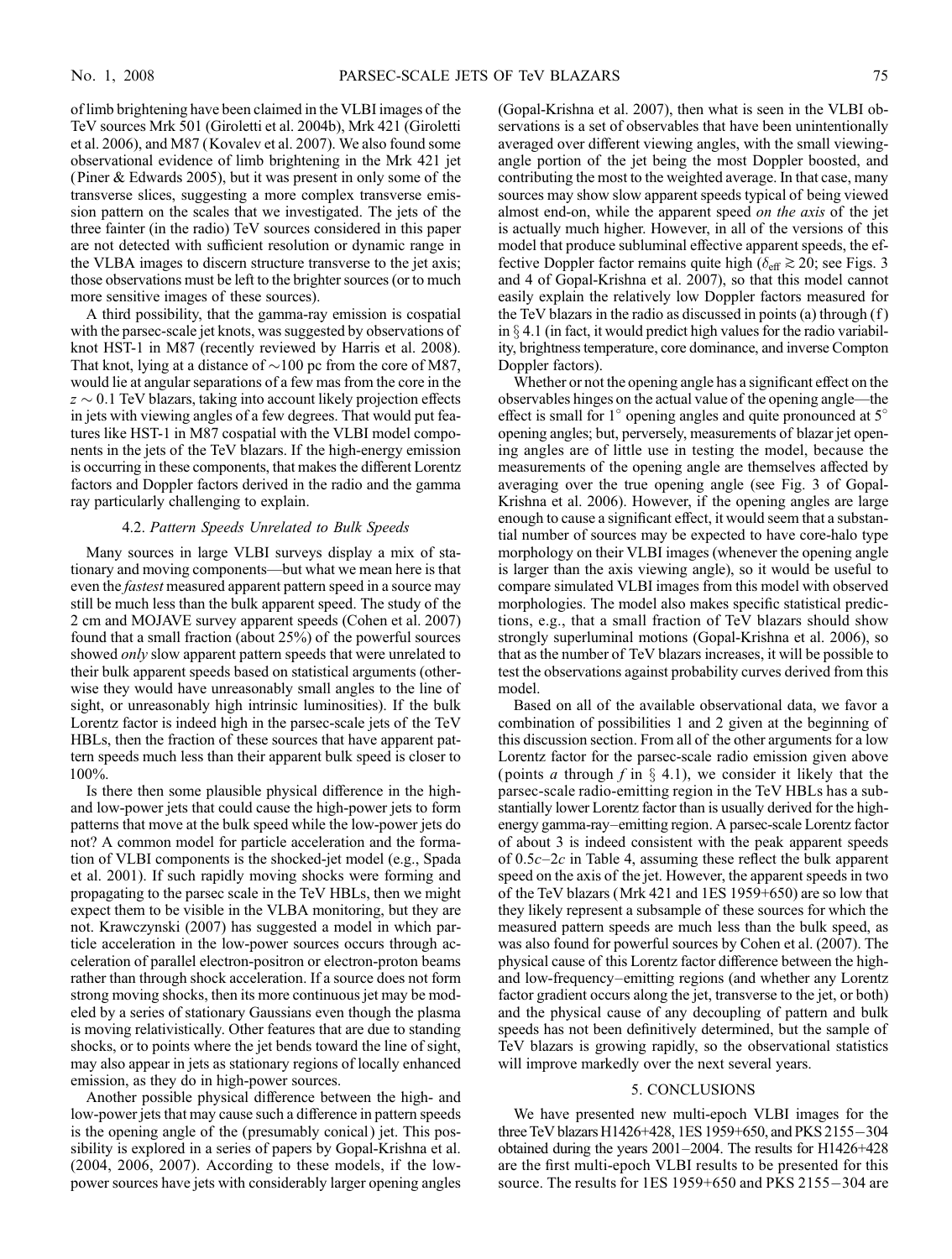combined with earlier results for these sources from Paper I to yield a longer time baseline for measurement. The major observational findings for these three sources are as follows.

1. H1426+428's parsec-scale structure during this time range was well modeled by a  $\sim$ 17 mJy core and a single  $\sim$ 3 mJy jet component at a position angle of approximately  $-25^{\circ}$ , with an apparent speed of  $2.09c \pm 0.53c$ .

2. 1ES 1959+650 consisted of a compact core and a nearby stationary  $(0.00c \pm 0.04c)$  jet component at a position angle of about  $125^\circ$  and a separation of about 0.35 mas at 15 GHz. On larger scales of a few mas the jet is diffuse and directed to the north, so that this source shows an extreme apparent misalignment of about  $130^\circ$  on parsec scales.

3. PKS 2155-304 was observed with dual-circular polarization at 15 GHz. The fractional polarization at the position of the core was 3%, and the electric vector position angle was 131°, about  $30^{\circ}$  misaligned from the innermost jet position angle. The measured apparent speed of the single jet component was  $0.93c \pm 0.31c$ .

We combined the new apparent speed measurements from this paper with the apparent speeds measured in TeV blazar jets from our earlier papers to form a current set of apparent speed measurements in TeV HBLs (Table 4). The mean peak apparent pattern speed in the jets of the TeV HBLs is about  $1c$ . The statistical result noted in Paper I that the TeV HBLs have significantly slower apparent jet pattern speeds compared to radio-selected or GeV-selected blazars is strengthened by the new results of

- Aharonian, F., et al. 2002, A&A, 384, L23
- $-$ . 2003, A&A, 403, 523
- $-$ . 2005a, A&A, 430, 865
- ———. 2005b, A&A, 442, 895
- ———. 2007, ApJ, 664, L71
- Alberdi, A., Marcaide, J. M., Marscher, A. P., Zhang, Y. F., Elosegui, P., Gomez, J. L., & Shaffer, D. B. 1993, ApJ, 402, 160
- Albert, J., et al. 2006, ApJ, 639, 761
- Aller, M. F., Aller, H. D., & Hughes, P. A. 2006, in ASP Conf. Ser. 350, Blazar Variability Workshop II: Entering the GLAST Era, ed. H. R. Miller et al. (San Francisco: ASP), 25
- Bennett, C. L., et al. 2003, ApJS, 148, 1
- Bicknell, G. V., Safouris, V., Saripalli, L., Saxton, C. J., Subrahamanyan, R., Sutherland, R. S., & Wagner, S. J. 2005, in AIP Conf. Proc. 745, High Energy Gamma-Ray Astronomy: 2nd International Symposium, ed. F. A. Aharonian, H. J. Völk, & D. Horns (New York: AIP), 140
- Bondi, M., Marcha, M. J. M., Dallacasa, D., & Stanghellini, C. 2001, MNRAS, 325, 1109
- Bondi, M., Marcha, M. J. M., Polatidis, A., Dallacasa, D., Stanghellini, C., & Anton, S. 2004, MNRAS, 352, 112
- Böttcher, M. 2005, ApJ, 621, 176 (erratum 641, 1233 [2006])
- Chiaberge, M., Celotti, A., Capetti, A., & Ghisellini, G. 2000, A&A, 358, 104
- Cohen, M. H., Lister, M. L., Homan, D. C., Kadler, M., Kellermann, K. I., Kovalev, Y. Y., & Vermeulen, R. C. 2007, ApJ, 658, 232
- Costamante, L., Aharonian, F., Ghisellini, G., & Horns, D. 2003, NewA Rev., 47, 677
- Costamante, L., et al. 2001, A&A, 371, 512
- Daniel, M. K., et al. 2005, ApJ, 621, 181
- Djannati-Ataï, A., et al. 2002, A&A, 391, L25
- Dodson, R., et al. 2008, ApJS, 175, 314
- Edwards, P. G., & Piner, B. G. 2002, ApJ, 579, L67
- Falcone, A. D., Cui, W., & Finley, J. P. 2004, ApJ, 601, 165
- Fossati, G., et al. 2008, ApJ, 677, 906
- Georganopoulos, M., & Kazanas, D. 2003, ApJ, 594, L27
- Ghisellini, G., Celotti, A., & Costamante, L. 2002, A&A, 386, 833
- Ghisellini, G., Tavecchio, F., & Chiaberge, M. 2005, A&A, 432, 401
- Giovannini, G., Giroletti, M., & Taylor, G. B. 2008, in ASP Conf. Ser., Extragalactic Jets: Theory and Observation from Radio to Gamma Ray, ed. T. A.
- Rector & D. S. De Young (San Francisco: ASP), in press (arXiv: 0708.3911v1) Giroletti, M., Giovannini, G., Taylor, G. B., & Falomo, R. 2004a, ApJ, 613, 752

this paper. Section 4 presents a thorough analysis of these results in the context of other radio observations and theoretical models for TeV blazar jets. Conclusions from that analysis are as follows.

1. The peak apparent speeds of order  $0.5c-2c$  in four of the six studied TeV blazars (Table 4), when taken together with other observed radio properties discussed in  $\S$  4, are consistent with radio jets with bulk Lorentz factors of  $\Gamma \sim 3$  and viewing angles of a few degrees.

2. The very slow peak apparent speeds in two of the six studied TeV blazars in Table 4 (Mrk 421 and 1ES 1959+650) are likely pattern speeds that are unrelated to the bulk apparent speeds of the jets, which are likely to be similar to those mentioned above.

We acknowledge helpful comments from the referee that improved the quality of the paper. The National Radio Astronomy Observatory is a facility of the National Science Foundation operated under cooperative agreement by Associated Universities, Inc. This research has made use of the NASA/ IPAC Extragalactic Database (NED), which is operated by the Jet Propulsion Laboratory, California Institute of Technology, under contract with the National Aeronautics and Space Administration. This work was supported by the National Science Foundation under grants 0305475 and 0707523.

Facilities: VLBA

#### REFERENCES

- Giroletti, M., Giovannini, G., Taylor, G. B., & Falomo, R. 2006, ApJ, 646, 801 Giroletti, M., et al. 2004b, ApJ, 600, 127
- Gopal-Krishna, Dhurde, S., Sircar, P., & Wiita, P. J. 2007, MNRAS, 377, 446
- Gopal-Krishna, Dhurde, S., & Wiita, P. J. 2004, ApJ, 615, L81
- Gopal-Krishna, Wiita, P. J., & Dhurde, S. 2006, MNRAS, 369, 1287
- Gutierrez, K., et al. 2006, ApJ, 644, 742
- Harris, D. E., Cheung, C. C., Stawarz, L., Biretta, J. A., Sparks, W., Perlman, E. S., & Wilson, A. S. 2008, in ASP Conf. Ser., Extragalactic Jets: Theory and Observation from Radio to Gamma Ray, ed. T. A. Rector & D. S. De Young (San Francisco: ASP), in press (arXiv: 0707.3124v1)
- Henri, G., & Saugé, L. 2006, ApJ, 640, 185
- Horan, D., et al. 2002, ApJ, 571, 753
- Jorstad, S. G., Marscher, A. P., Mattox, J. R., Wehrle, A. E., Bloom, S. D., & Yurchenko, A. V. 2001, ApJS, 134, 181
- Kato, T., Kusunose, M., & Takahara, F. 2006, ApJ, 638, 653
- Kellermann, K. I., et al. 2004, ApJ, 609, 539
- Kollgaard, R. I., Gabuzda, D. C., & Feigelson, E. D. 1996, ApJ, 460, 174
- Königl, A. 1981, ApJ, 243, 700
- Kovalev, Y. Y., Lister, M. L., Homan, D. C., & Kellermann, K. I. 2007, ApJ, 668, L27
- Kovalev, Y. Y., et al. 2005, AJ, 130, 2473
- Krawczynski, H. 2007, ApJ, 659, 1063
- Krawczynski, H., et al. 2004, ApJ, 601, 151
- Kusunose, M., & Takahara, F. 2006, ApJ, 651, 113
- Laurent-Muehleisen, S. A., Kollgaard, R. I., Moellenbrock, G. A., & Feigelson, E. D. 1993, AJ, 106, 875
- Lister, M. L. 2006, in ASP Conf. Ser. 350, Blazar Variability Workshop II: Entering the GLAST Era, ed. H. R. Miller et al. (San Francisco: ASP), 139
- Lovell, J. E. J. 2000, in Astrophysical Phenomena Revealed by Space VLBI, ed. H. Hirabayashi, P. G. Edwards, & D. W. Murphy (Sagamihara: ISAS), 301
- Ma, C., et al. 1998, AJ, 116, 516
- Mutel, R. L., & Denn, G. R. 2005, ApJ, 623, 79
- Petry, D., et al. 2002, ApJ, 580, 104
- Piner, B. G., & Edwards, P. G. 2004, ApJ, 600, 115 (Paper I)
- ———. 2005, ApJ, 622, 168
- Piner, B. G., Mahmud, M., Fey, A. L., & Gospodinova, K. 2007, AJ, 133, 2357 Piner, B. G., Unwin, S. C., Wehrle, A. E., Edwards, P. G., Fey, A. L., &
- Kingham, K. A. 1999, ApJ, 525, 176
- Rector, T. A., Gabuzda, D. C., & Stocke, J. T. 2003, AJ, 125, 1060